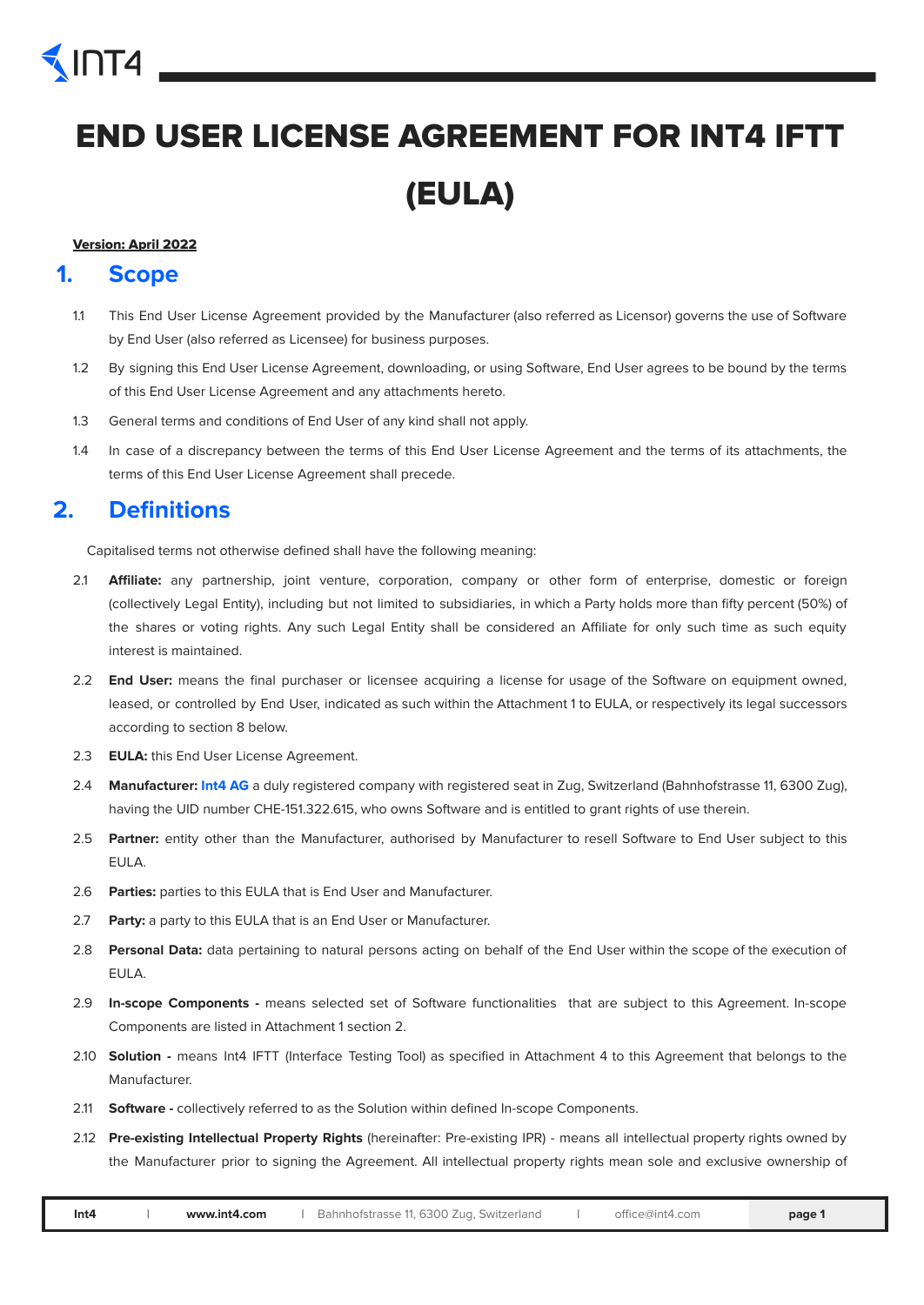registered and unregistered intellectual property rights worldwide such as but not limited to patents, copyrights, trademarks, product names, domain names, designs, software and its source and object code, web-design, trade secrets, know how, moral rights, database protection.

- 2.13 **Foreground Intellectual Property Rights** (hereinafter: Foreground IPR) means all intellectual property rights to any and all Solution enhancements, modifications, changes, improvements, developments that are made to or for the Manufacturer's Pre-existing IPR, including but not limited to its source code, documentation, conception or design of Software or any of its part, request for changes, translation, adaptation, rearrangement, correction of errors, regardless whether the creation is done solely or jointly with the Manufacturer or by any third party, and whether created at End User's request under any statement or agreement.
- 2.14 **Software Results** means any right to the outcome of Software operation, run or execution or Software parametrization that is not related to its source code, but is an effect of regular Software use as stipulated in Attachment 4 to the Agreement. Software results include but are not limited to reports generated by or from the Software, configuration objects created within the Software, test scripts, Software set up, automation objects, notifications.
- 2.15 **Written (in writing):** includes documents signed personally as well as electronic form under the provision that its content is permanently reproducible without modifications, e.g., e-mail.

#### **3. Subject**

- 3.1. Subject matter of EULA is the limited in time license to the Software in subscription model by End User according to the terms and conditions as set forth in this EULA and corresponding attachments. The source code of Software is not subject matter of EULA.
- 3.2. Software shall be used by End User on particular production system(s) indicated in **Attachment 1** hereto. Software can be also used on corresponding, non-production system(s) that are instances of those listed in **Attachment 1**.
- 3.3. Any warranties to the Software outside of this EULA shall be excluded. Any specifications and descriptions of Software shall not be deemed or construed as a warranty for the Software given by the Manufacturer.
- 3.4. Manufacturer will provide the End User with a manual of Software only in English in electronic format (as stipulated in Attachment 4 section 5) including an installation tutorial, which enables End User to install Software autonomously.
- 3.5. Installation, configuration, parametrization, training, maintenance, consultancy services, data migration and services of any kind that are not expressly mentioned in this EULA are not owed by the Manufacturer.
- 3.6. Manufacturer hereby declares that it is the creator and owner of proprietary copyrights to the Software.
- 3.7. EULA is not a contract between the End User and SAP but only between End User and Manufacturer.

#### **4. Ownership**

- 4.1. Manufacturer retains and shall have sole and exclusive ownership of all Pre-existing Intellectual Property Rights including, but not limited to the Solution..
- 4.2. Unless stated expressly otherwise in this Agreement, such Pre-existing IPR of the Manufacturer may not be used in any way, disclosed, transferred, sold, published, or otherwise exploited by the End User.
- 4.3. In the event End User creates, solely or jointly with Manufacturer or any third party, derivative works, modifications or improvements with respect to Manufacturer's **Pre-existing IPR**, Manufacturer retains and shall have sole and exclusive ownership to all such created or invented **Foreground IPR**. By Foreground IPR Parties also understand all title and interest in and to Solution, deliverables, possible documentation (e.g. manuals), specifications, materials and other items provided or created according to this Agreement. End User hereby transfers free of any charges to Manufacturer all rights to **Foreground IPR** upon their creation without restrictions in terms of material scope, time, or geographical scope.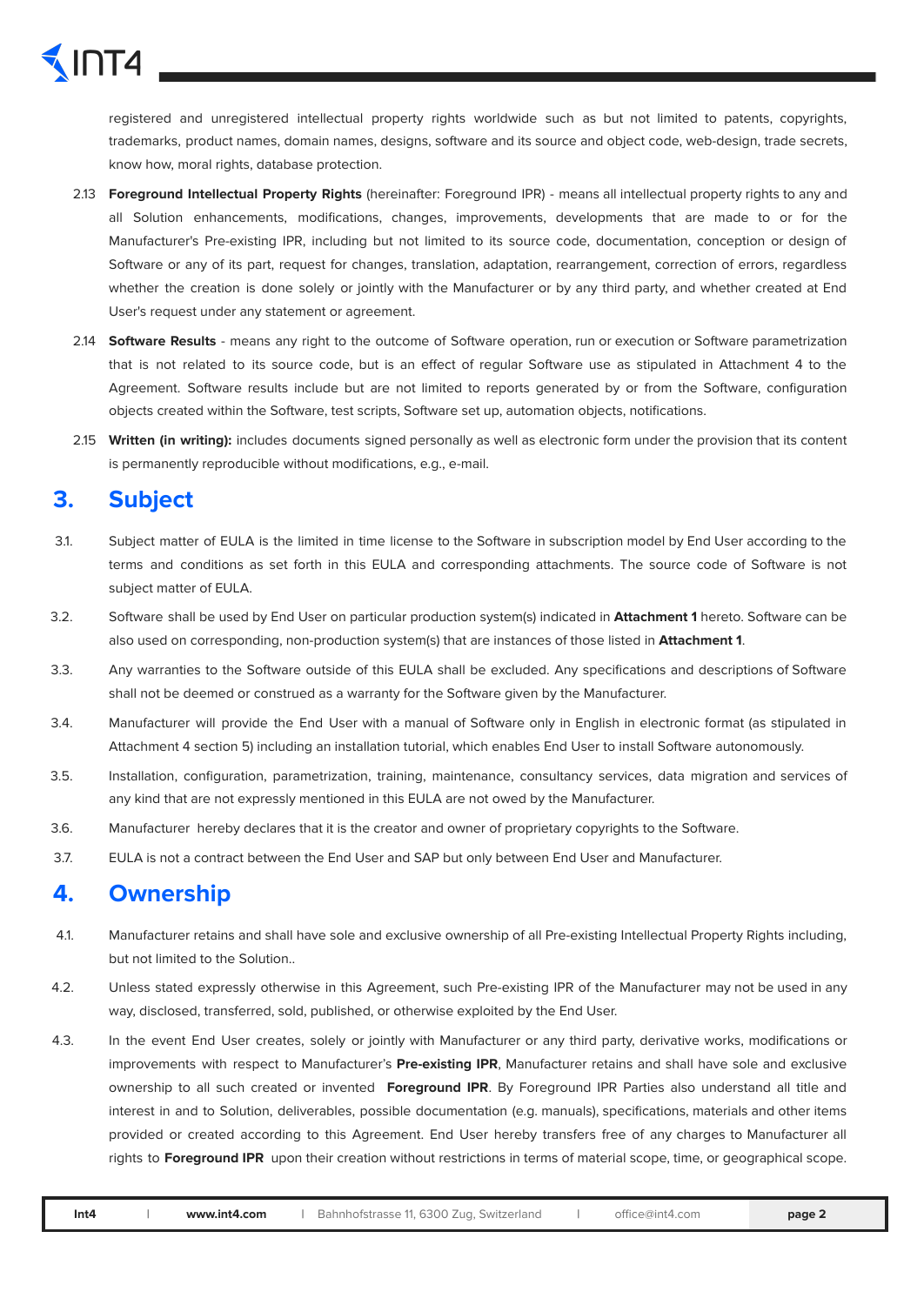

End User represents that End User has corresponding agreements, permitting End User to comply with this section 4.3 with all its employees, agents and/or subcontractors.

- 4.4. End User is the sole owner of any and all rights to **Software Results**.
- 4.5. The End User shall make reasonable arrangements in order to protect the Software from accessing by third parties. The End User shall especially store any backup copies in a secured place and obligate its employees not to make any copies of the Software that do not conform with the rules of this Agreement.

#### **5. Hardware and software environment**

- 5.1. End User is solely responsible for and shall ensure that its IT infrastructure (hardware and software) meets the requirements for the proper operation of Software and is maintained appropriately.
- 5.2. In order to use the Software, the End User will require appropriate licenses for SAP NetWeaver or the appropriate other licenses applicable to the respective underlying SAP software.

#### **6. Term**

6.1. Initial term of the license grant under this EULA shall be 1 (say: one) year starting with the activation of license key provided by Manufacturer for End User. The term shall automatically extend for a subsequent term of one year at the end of an initial term and any subsequent term, unless Partner or User inform Manufacturer that the agreement between Partner and User will not be prolonged or was terminated or Manufacturer informs End User that Partner is no longer authorised to resell Software.

#### **7. License grant**

- 7.1. According to the terms set forth in this Agreement, the Manufacturer hereby grants the End User a non-exclusive, worldwide, limited in time, revocable, commercial, royalty bearing, without the right to create derivative works, non-perpetual, right to use the Software (hereinafter: License) and the appertaining manual for the duration of this Agreement and in accordance with the terms of this Agreement.
- 7.2. Subject to the provisions of section 9 the End User is not entitled to transfer or sublicense the License.
- 7.3. The License is further limited according to the metrics and selected In-scope Components defined in Attachment 1 to this Agreement. End User shall procure to comply at any time with such metrics and, in particular, not to exceed the metrics.

#### **8. Fields of exploitation of Software**

- 8.1. End User may only use Software and the appertaining manual for its internal business use. End User:
	- 8.1.1. Shall not use Software to render data processing centre services, outsourcing services, or application services to third parties.
	- 8.1.2. Shall not distribute Software or copies thereof to the public, including use or rental.
	- 8.1.3. Shall not use Software or a part of Software to develop any other product, especially if it could be competitive with Software or for any other commercial purposes.
- 8.2. The End User may use the Software only on particular production and corresponding non-production (development, sandbox, test and quality assurance) system(s) indicated in Attachment 1 to this Agreement. The use of the Software exceeding the scope outlined in Attachment 1 is forbidden.
- 8.3. The End User may only use the Software in compliance with the SAP requirements as set forth in Attachment 3.
- 8.4. Right to Reproduce: End User shall be entitled to reproduce Software to the extent required for its use on particular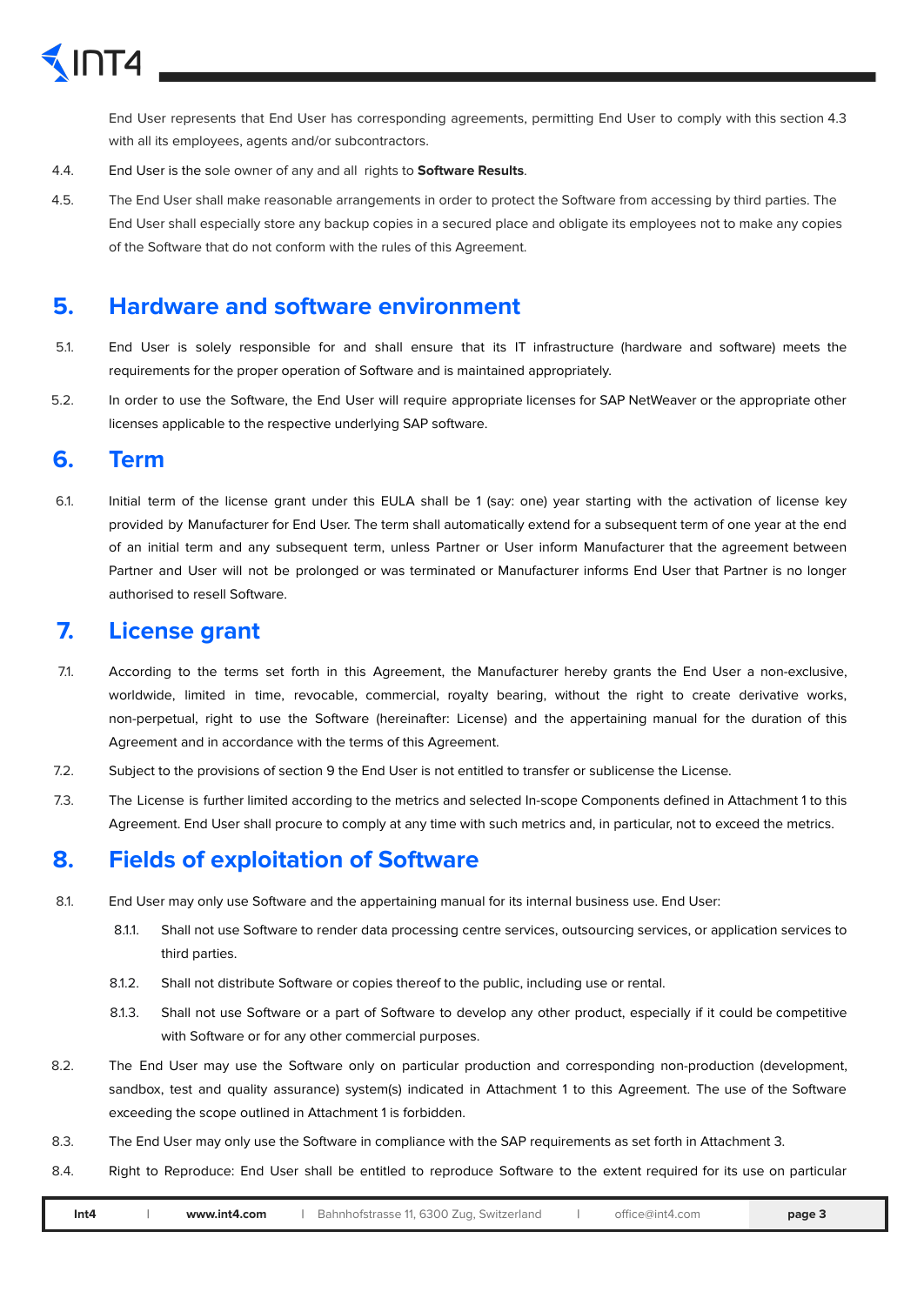production system(s) indicated in Attachment 1, including any development or test instance(s) belonging to this particular production system(s). Attachment 1 contains the list of production systems for which the License is granted. If the End User is willing to use Software on development or test instance(s) which belong to other production system(s) which are not listed in Attachment 1, additional license fee is due. Such reproduction shall in particular include the installation of Software on the hardware and loading of Software to RAM of the hardware (which, for the avoidance of doubt, includes hardware owned or maintained by an outsourcing partner contracted by the End User). The End User shall be entitled to make a reasonable number of back-up copies of Software as may be required to secure future usability of Software. This shall in particular apply to back-up copies of Software generated by automatic backup systems for the purpose of disaster recovery. Backup copies made on tangible storage media shall be marked as such and shall include all copyright notices present on the original storage media. Upon request of the Manufacturer, the End User shall give true information about the number and identity of tangible storage media as well as the place of the storage of any backup copies. Any other reproductions of Software are forbidden.

- 8.5. Right to Modify: End User may not translate, adapt, rearrange, or otherwise modify Software or correct errors hereof, unless it's essential for Software's use in accordance with EULA. The End User may modify Software only to the extent it is essential to correct errors and the Manufacturer defaults the correction of errors or rejects to correct the errors in an unjustified way. End User shall not be entitled to entrust the correction of errors to a competitor or potential competitor of Manufacturer, unless End User proves that the risk of disclosure of any trade secrets of the Manufacturer (especially the functionality and the design of Software) is excluded. End User shall not be entitled to use rights in such correction patch other than rights of use granted under this EULA. For the avoidance of doubt, End User is not entitled to modify Software's source code.
- 8.6. The End User may use Software or its part in other software subject to the provisions set forth herein.
- 8.7. Right to Decompile: End User is entitled to:
	- 8.7.1. Observe, study, or test the functioning of Software in order to determine its ideas and principles, if the End User does so while performing loading, displaying, running, transmitting, or storing Software.
	- 8.7.2. Reproduce the code or translate its form, if it is vital to obtain the information necessary to achieve the interoperability with other programs, provided that the following conditions are met:
		- 8.7.2.1. These acts are performed by the End User or by another person having a right to use a copy of Software, or on their behalf by a person authorised to do so.
		- 8.7.2.2. The information necessary to achieve interoperability has not previously been readily available to the persons referred in section 8.7.2.1, in particular only if Manufacturer has not provided End User within reasonable time upon End User's written request with data and/or information required to ensure interoperability of Software with other software;
		- 8.7.2.3. These acts are confined to the parts of the original Software that are necessary to achieve interoperability.
		- 8.7.2.4. The information referred to in this Section 8.7.2.4 may not be:
			- 8.7.2.4.1. Used for goals other than to achieve the interoperability of the independently created software.
			- 8.7.2.4.2. Given to others, except when necessary for the interoperability of the independently created software.
			- 8.7.2.4.3. Used for the development, production, or marketing of Software substantially similar in its expression, or for any other act that infringes copyright.

All above mentioned activities are only allowed for internal purposes of End User and shall in no way grant to End User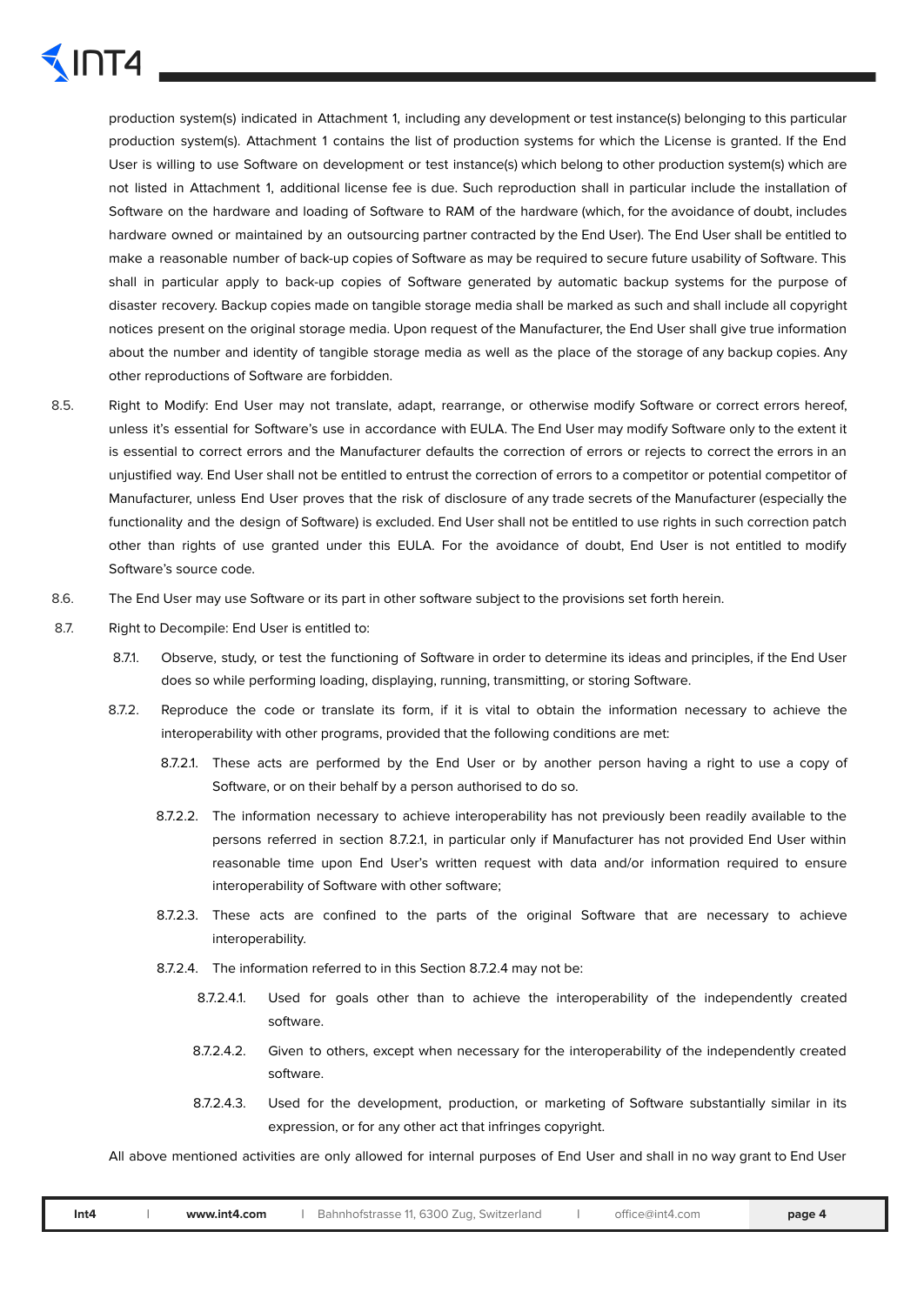the right to any commercial use of Software such as but not limited to reselling, leasing or providing in any other form access to the Software to third parties.

8.8. Unless explicitly set forth otherwise herein, all rights in Software and the appertaining manual as well as in all copies made thereof by End User – whether amended or not – in particular the copyright and the right on and to inventions and any other intellectual property rights remain exclusively with the Manufacturer.

#### **9. Transfer of License, Sublicense**

- 9.1. The End User may transfer or sublicense its rights and duties to Software conveyed to him under this EULA, especially with regard to sections 7 ("License grant") and section 8 ("Fields of exploitation") above, to its Affiliates.
- 9.2. Any transfer or sublicense requires that:
	- 9.2.1. End User fully and permanently ceases to use Software,
	- 9.2.2. End User hands over all original copies of Software to its Affiliate and deletes all copies of Software made by it (except archival backup copy if required by law), and
	- 9.2.3. Affiliate agrees vis-á-vis Manufacturer to comply with the terms of this EULA regarding use and transfer of Software.

#### **10. Contractual penalty**

10.1. In the event of any breach of sections 4, 7, 8 and 9 by End User, End User shall pay to Manufacturer for each breach a contractual penalty of 50.000 CHF (say: fifty thousand swiss francs), or where the infringement is intentional, 100.000 CHF (say: one hundred thousand swiss francs). In case the damages of Manufacturer surpass the mentioned contractual penalty, Manufacturer shall be entitled to demand the surpassing amount of damages according to statutory provisions. The payment of the contractual penalty does not free the End User from its obligations under this EULA.

#### **11. Custody of End User**

11.1. The End User shall make reasonable arrangements in order to protect Software from accessing by third parties. The End User shall especially store any backup copies in a secured place and obligate its employees and contractors not to make any copies of Software that do not conform with the rules of EULA.

#### **12. Support Service**

- 12.1. In the event of any defects of the Software, the Manufacturer shall provide support services with due care, the required expertise and in accordance with the current state of the art.
- 12.2. End User is obliged to immediately notify the Manufacturer or Partner about any defects of Software or relevant changes in Law by filing a case to the helpdesk of the Manufacturer described in **Attachment 2** to this Agreement. It may notify the Manufacturer about any other issues with regard to functionality and operating of Software by filing a case to the helpdesk of Manufacturer. The End User shall observe Manufacturer's indications regarding the problem analysis, unless such indications are unreasonable, and give the Manufacturer any available information necessary to rectify a defect.
- 12.3. Manufacturer shall provide support services at its own discretion such as but not limited to by repairing or replacing Software or respective parts hereof. Defects shall mean a defect, error or bug in the Software having a material adverse effect on the functionality or performance of the Software, but excluding any defect, error or bug caused by or arising as a result of: (i) any act or omission of the End User or any person authorised by the End User to use the Software, (ii) any use of the Software contrary to this Agreement by the End User or any person authorised by the End User to use the Software, (iii) an incompatibility between the Software and any other system, network, application, program, hardware or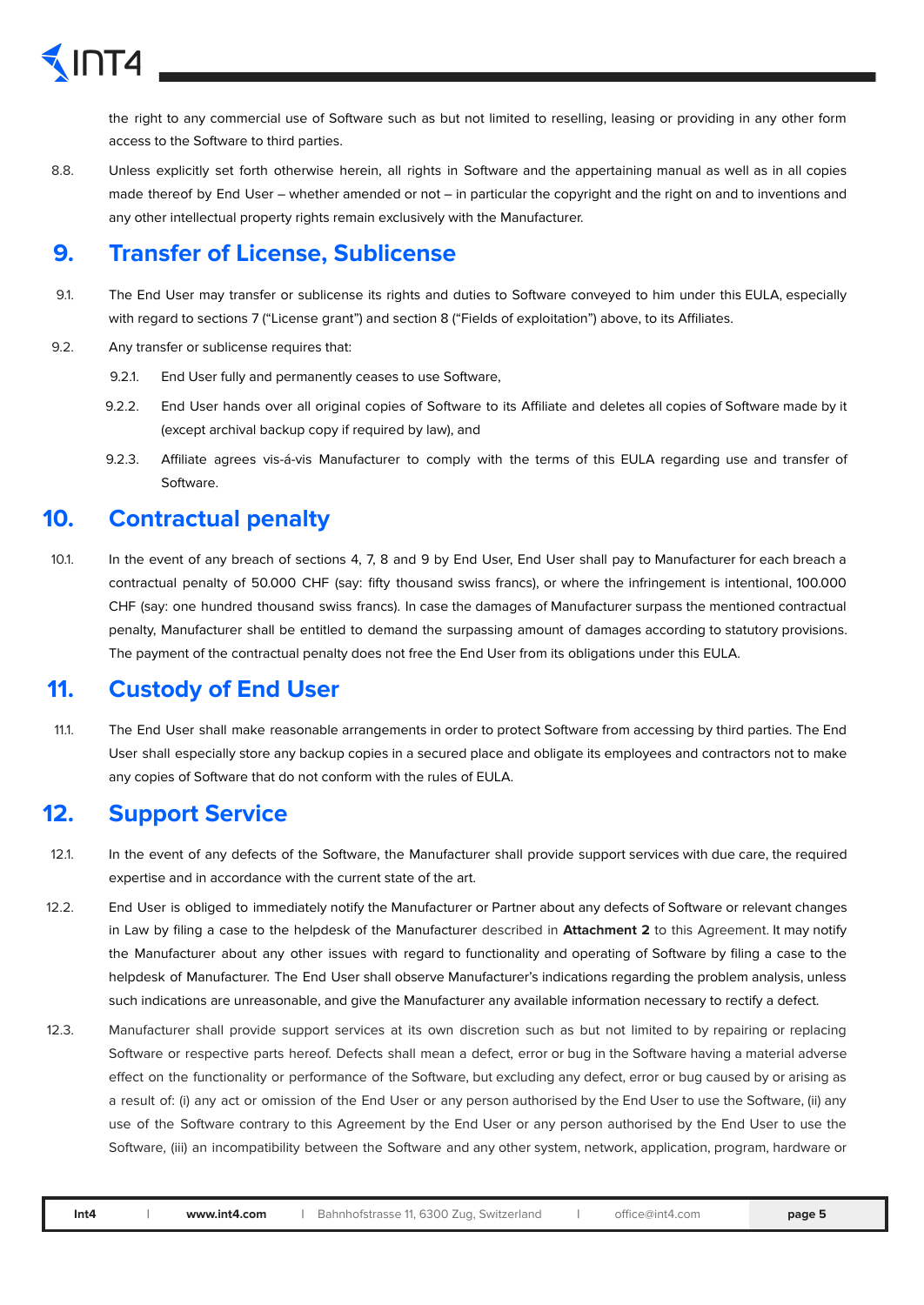software of the End User. Instead of repairing or replacing, Manufacturer may also provide End User with workarounds for the respective defect. To the extent reasonable, such workarounds shall be considered a rectification of the defect.

- 12.4. Manufacturer shall not provide any support services to the extent the defects are based solely on an alteration or modification or use of the Software by the End User which is not in compliance with this Agreement.
- 12.5. The availability, working hours and procedures of the helpdesk are specified in Attachment 2 hereto.

#### **13. Upgrades, Updates and Fixes**

The Manufacturer shall provide the End User with updates to the Software, as detailed herein and according to his sole discretion.

- 13.1. Update for this Agreement shall mean an amendment in the Software's source code, which may contain new features or improvements and shall be marked as a new sub-version number. Updates are applicable only for In-scope Components and do not alter the Licence or its scope as defined in Attachment 1 section 2 to this Agreement.
- 13.2. Updates will include all regular changes to the Software that are made available to all customers. Updates are to be included at no additional cost to the End User during the validity period of this Agreement. End User understands that If an Update is provided, the End User shall take prompt action to install such as directed by the Manufacturer. Failing to do so, the End User acknowledges that the Software may not work correctly or that the End User will not be able to take advantage of all the Software's available features. In such an event, the Manufacturer will not be liable for additional costs incurred as a result of such failure to install such Update. Provision of supporting services stipulated in §12 requires the End User to maintain the Software in the newest version possible.
- 13.3. Manufacturer will release Updates to the Software as SAP transports to the End User. It is the End User's responsibility to import those transports correctly in the SAP instances where the Software is installed.
- 13.4. Updates will always contain the newest version of the Software. Installing the Update will cause the Software to transit to its newest version.

#### **14. Termination**

- 14.1. Manufacturer may terminate EULA:
	- 14.1.1. Upon written notification with 30 (thirty) days' notice, or
	- 14.1.2. With effect at the end of the agreement between Partner and End User in case such agreement was effectively terminated, or
	- 14.1.3. With immediate effect in the event End User violates the regulations of sections 4, 7, 8 or 9 of EULA.
- 14.2. The End User may terminate EULA due to missing usability of Software only if Manufacturer was given two attempts within an adequate time period to rectify defects and Manufacturer failed to rectify the defect. It can be assumed that Manufacturer failed to rectify the defect only if it is impossible to rectify the defect or Manufacturer rejects to rectify the defect or defaults it for an undue period of time.
- 14.3. Termination according to sections 14.1 or 14.2 requires the delivery of a notice of termination in writing (digital transmission via e-mail with electronic signatures is deemed to be sufficient) to the other Party.
- 14.4. In case of termination of EULA:
	- 14.4.1. Any right of use to the Software granted to End User extinguishes.
	- 14.4.2. The End User shall within 10 (ten) calendar days cease to use and uninstall Software on each and every server, destroy all copies of Software (except for archival copy if required by Law) and deliver a confirmation of the execution of these activities to Manufacturer or Partner.
	- **Int4 | [www.int4.com](http://www.int4.com) |** Bahnhofstrasse 11, 6300 Zug, Switzerland **|** [office@int4.com](mailto:office@int4.com) **page 6**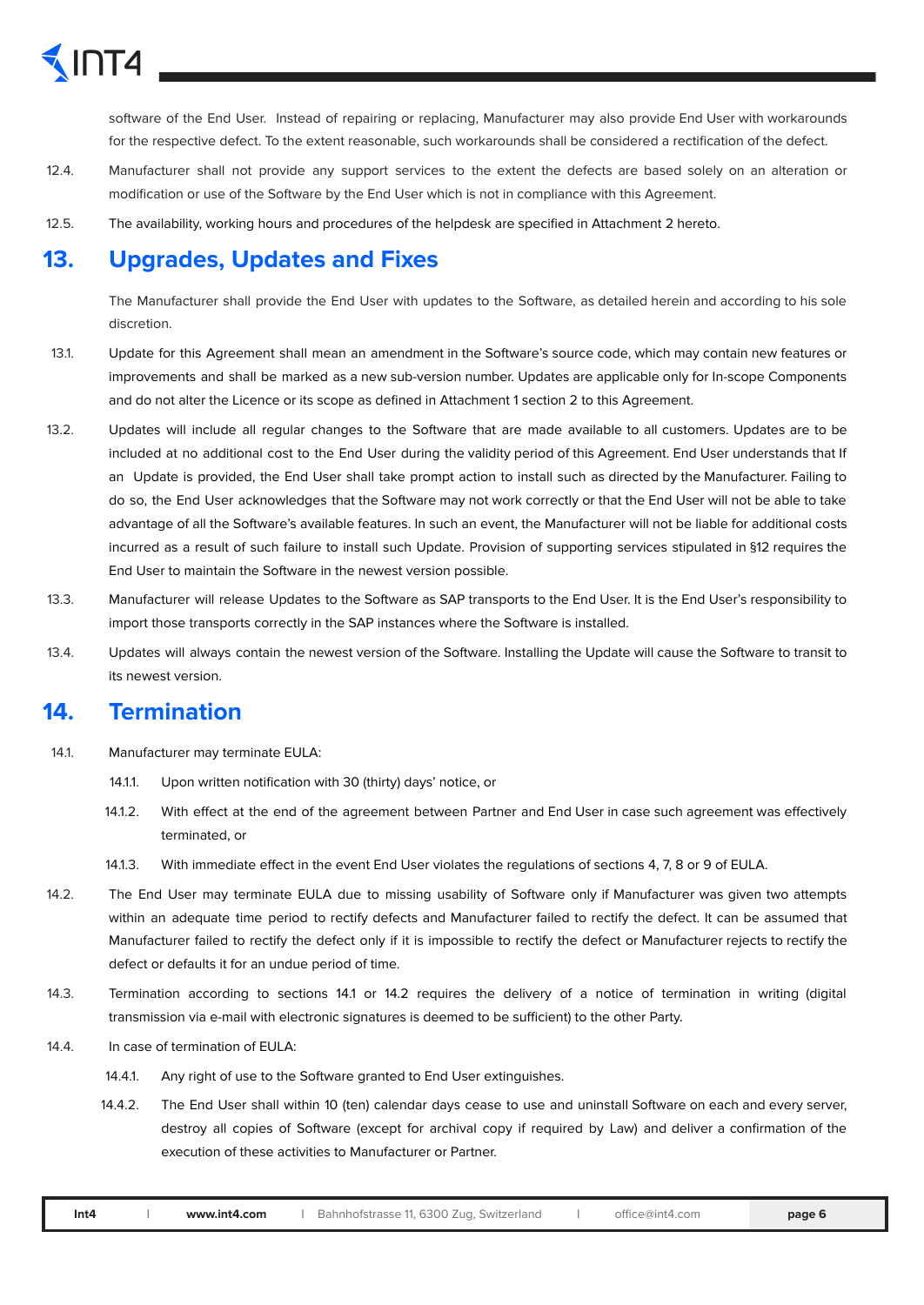# INT4

14.5. In case of termination of Partner agreement between Manufacturer and Partner, End User consents that the Manufacturer assumes the agreement between Partner and End User. Manufacturer has the right to reject the assumption of agreement between Partner and End User within three months after obtaining knowledge of its content with a notice period of two months. In this case, this EULA ends at the same moment.

#### **15. Indemnification by Manufacturer**

15.1. Manufacturer hereby warrants to the best of its knowledge that Software does not violate or infringe any rights of third parties in regard to intellectual property, patents and/or trademarks and that to the best of its knowledge no legal action has been taken against Manufacturer for any infringement or violation of any third party intellectual property rights. Manufacturer hereby warrants to hold End User harmless and indemnify End User for any cost, loss, or damage it may incur due to a lawsuit or threatened lawsuit brought against it in regard to End User's use of Software, provided such use by the End User is in conformity with the EULA. End User shall promptly notify Manufacturer in case of such action giving reasonable details and request Manufacturer's consent prior to any settlement in relation to such lawsuit or claim. Manufacturer shall never be liable to End User if and to the extent the infringement of third parties' rights are based solely on an alteration or modification or use of Software by End User which is not in compliance with EULA.

#### **16. Limited warranty and liability of Manufacturer**

- 16.1. To the maximum extent permitted by applicable law, Software and any services are provided "AS IS" and without any warranty of any kind (either express, implied or by application of the law). Therefore, Manufacturer provides in particular no warranty and disclaims all assurances as to the general merchantability and fitness of Software for a particular purpose, conformity with applicable regulations, data accuracy and correctness of the results delivered by Software when in use. The selection and use of the Software is the sole responsibility of the End User, and the End User is solely responsible for the correctness of its work results and the diligent performance of its services. End User will make no representations or warranties on behalf of Manufacturer regarding Software or any services rendered by Manufacturer.
- 16.2. In particular, but not limited to, Manufacturer is in no event liable for: (i) any disturbance, malfunction or changes of hardware and/or software environment deployed by End User in order to run the Software; (ii) operating and malfunctions resulting of outdated third parties' software being installed on the same instances or hardware as Software; (iii) disturbance of the Internet access of End User or any third party; (iv) any alteration or modification of Software by End User or any use of Software which is not in compliance with EULA; (v) other events out of control of Manufacturer (such as breakdown of a data centre, failure of access providers, breakdown of a power plant etc.); (vI) changes of the hardware and/or software environment; (vii) force majeure events.
- 16.3. Manufacturer shall only be liable for unlawful intent and gross negligence as well as only for direct damage caused by bodily injury. Any further liability of the Manufacturer shall be excluded to the maximum extent permitted by law. In particular, Manufacturer shall not be liable for minor and medium negligence, any lack of commercial success, lost profits or any other consequential and indirect damages. Furthermore, any liability of Manufacturer for actions of auxiliary persons and contractual partners Manufacturer engages for the performance of the EULA shall be excluded to the maximum extent permitted by law.

#### **17. Indemnification by the End User**

17.1. End User shall defend, indemnify and hold harmless the Manufacturer and its Affiliates from all losses, liabilities, damages and expenses (including court fees and reasonable attorney fees) incurred as a result of any claim, demand, action or proceeding arising out of any breach of this EULA by End User. Manufacturer will promptly notify End User in case of such legal action and request End User's consent prior to any settlement in relation to such lawsuit or claim.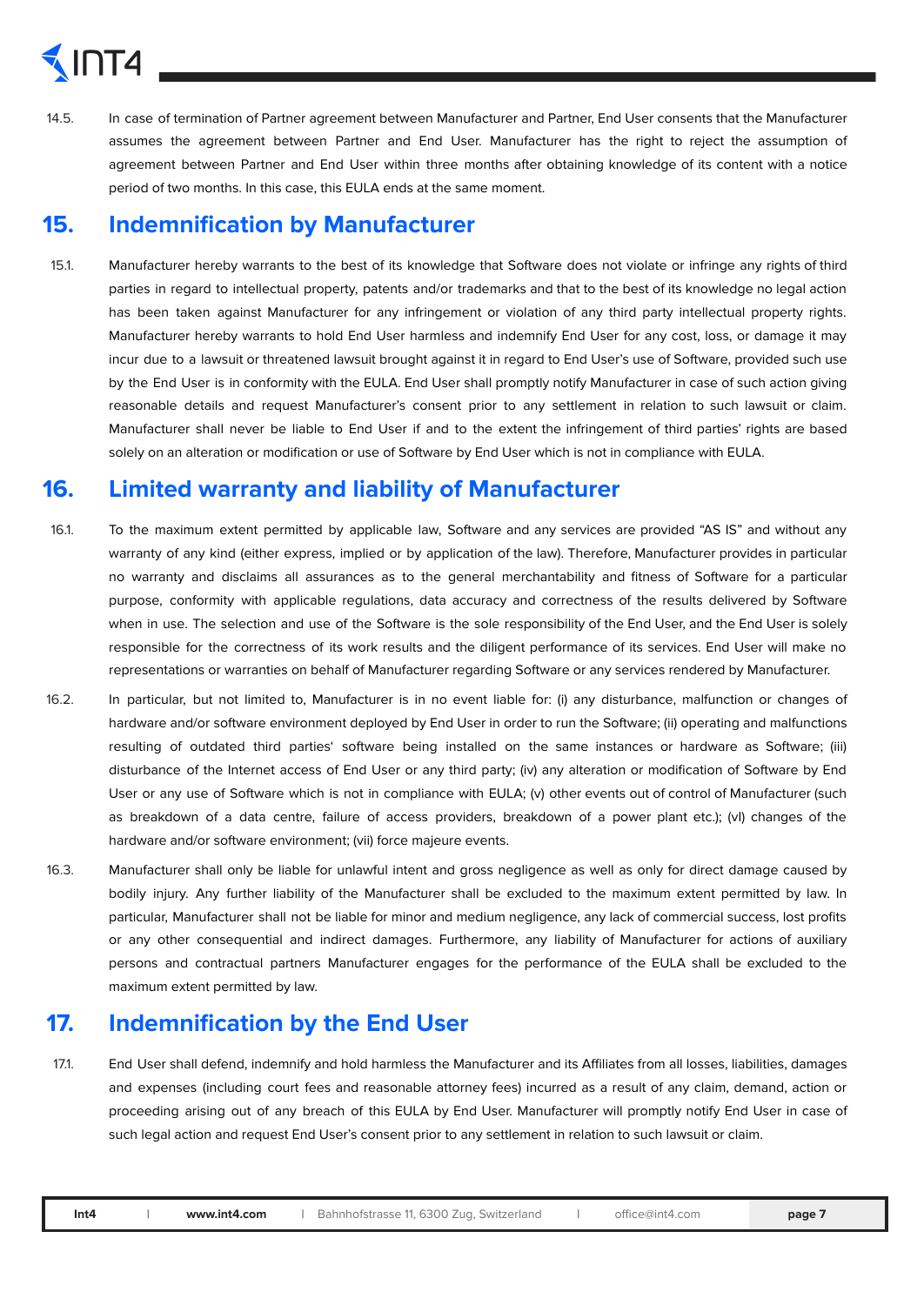# $\sqrt{\ln 14}$

### **18. Force Majeure**

- 18.1. In cases in which it is not possible or reasonable for one of the Parties to perform its obligations under this Agreement due to Force Majeure Events (as defined below), the respective other Parties shall not be entitled to assert claims for losses or damages. Notwithstanding the foregoing, the Party affected by the Force Majeure Event shall use reasonable endeavours to ensure that the effects of the Force Majeure Event on the other Party and on its own obligation to perform under this Agreement are as minor and brief as possible and to maintain its own ability to perform, to the extent possible. As soon as reasonably possible after the effects of Force Majeure Events are eliminated, the Party affected by a Force Majeure Event must subsequently perform, in accordance with this Agreement, the obligations under this Agreement it was prevented from performing by those effects to the extent that subsequent performance is possible. The Party that was prevented from performing obligations under this Agreement by a Force Majeure Event shall immediately notify the other Parties of the impediment.
- 18.2. "**Force Majeure Events**" are deemed to consist of any events beyond a Party's reasonable control and which a Party is unable to overcome by the exercise of reasonable diligence, which event wholly or partially prevents the respective Party to perform its obligations under this Agreement, including but not limited to major fires, explosions, floods, storms, epidemics or pandemics, insurrections, wars, earthquakes, strikes, accident to or breakdown of plant or machinery and shortage of electricity.

#### **19. Data Protection**

- 19.1. Each Party undertakes to comply with all applicable data protection regulations in their respective areas. To the extent that the Manufacturer, within the scope of this Agreement, processes personal data on behalf of the End User or its Affiliates, the Manufacturer shall be considered as a data processor within the meaning of the applicable data protection law and the Parties will enter into a data processing agreement.
- 19.2. Manufacturer informs End User about the processing of Personal Data in connection with the conclusion and performance of this EULA in the Personal Data Protection Notice which can be accessed under: [https://Int4.com/wp-content/uploads/2020/09/Data-Protection-Notice.pdf](https://int4.com/wp-content/uploads/2020/09/Data-Protection-Notice.pdf).

#### **20. Confidentiality**

- 20.1. For purposes of EULA, "**Confidential Information**" shall mean any and all information received from the other Party or information regarding the other Party or its enterprise disclosed or obtained in any other way in connection with the EULA such as but not limited to information related to or regarding a disclosing party's products, services, technology, organisation, billing records, investments, business plans, customers, prospective customers and other information that might have economic value, Software and its source code, Software documentation and customer lists, regardless of whether such information was marked as "confidential", "restricted", "proprietary" or similarly and irrespective of the form such information was disclosed or obtained (including but not limited to in writing, digitally, orally, by visible inspection or in any other form).
- 20.2. Information will not be deemed Confidential Information under this Agreement if such information (i) is publicly known; (ii) known to the receiving Party prior to receipt from the disclosing Party; (iii) becomes publicly known or otherwise ceases to be secret or confidential, except through a breach of this Agreement by the receiving Party; or (iv) is independently developed by the receiving Party.
- 20.3. Each Party shall (I) use Confidential Information solely for the purpose and to the extent necessary to perform its rights and obligations under the EULA and (ii) not disclose such Confidential Information to third parties.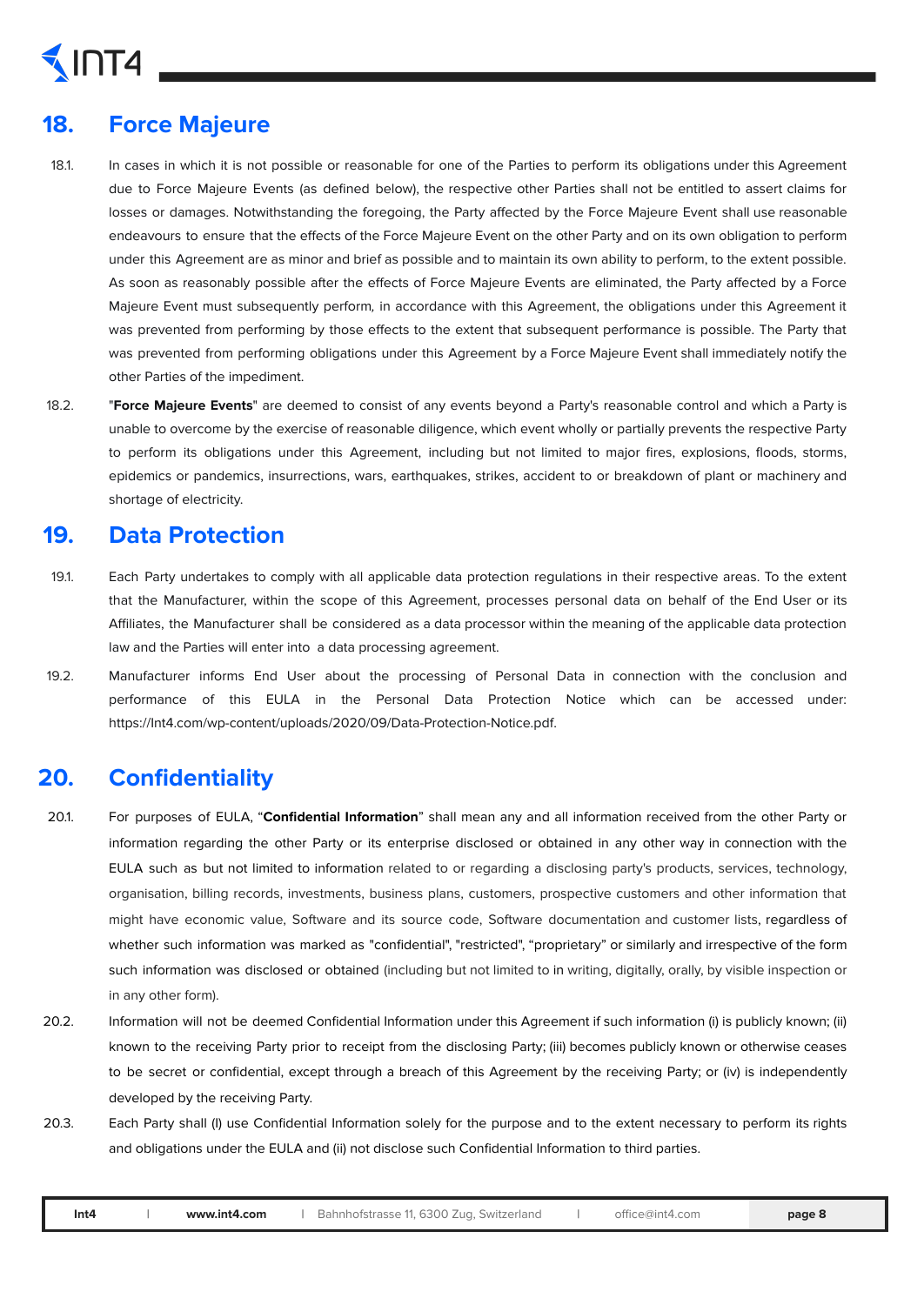# )T4

- 20.4. Each Party shall take technical and organisational measures reasonably required to prevent the unauthorised use or disclosure of Confidential Information. Confidential Information of the other Party shall only be disclosed or made accessible to staff members who need to know this information and require the documents to perform the EULA and who have themselves been contractually obligated to maintain confidentiality. Neither Party shall pass on Confidential Information of the disclosing Party to third parties without the disclosing Party's prior written consent, except as necessary to exercise its rights under EULA. If such consent has been granted, the third party must be obligated in writing to maintain confidentiality in accordance with the provisions of this section 20.
- 20.5. A Party may disclose Confidential Information of the other Party only if it is compelled by Law to disclose Confidential Information upon request or decision of the competent authority or court, after it provided the other Party with notice of such disclosure and the other (disclosing) Party did not attain limitation of the disclosure. The receiving Party shall provide the other (disclosing) Party with reasonable assistance, at the disclosing Party's cost, if the disclosing Party wishes to contest the disclosure.
- 20.6. Each Party shall return the documents, materials or information of the other Party that it has received in connection with the performance of this Agreement, including all copies thereof, at any time at the latter's request, or confirm that such documents have been destroyed.
- 20.7. The confidentiality obligation is binding throughout the term of this Agreement and five years after its termination.

#### **21. Use of End User's name and logo for marketing aims**

21.1. Manufacturer shall have the right to name End User as a customer of Manufacturer or to include the End User in the Manufacturer's customer reference list (including the right to use End User's brands and logos for such purposes).

#### **22. Assignment of EULA by Manufacturer**

22.1. Manufacturer may assign any of its rights and/or novate, transfer, sub-contract, or delegate any or all of its obligations under EULA to any third party without consent of the End User. This section 22.1 includes among others internal reorganisation or reorganisation within the group of Affiliates of Manufacturer.

#### **23. Amendments / English language**

- 23.1. All the amendments to EULA shall be made in writing or else shall be null and void.
- 23.2. All notices, consents, waivers and other communications in connection with EULA must be in English, in writing (electronic signatures are deemed to be sufficient), and will be deemed given when (i) delivered to the appropriate address by hand or by nationally recognized overnight courier service (costs prepaid); (ii) sent by facsimile or e-mail; or (iii) received by the addressee, if sent by certified mail, return receipt requested, in each case to the most current address/contact data of the receiving party.
- 23.3. EULA had been drafted and accepted in the English language. In the event of any discrepancy between the English language version and any other language version the English language version shall prevail.

#### **24. Severability**

24.1. Should portions of EULA be or become invalid in part or in their entirety, this shall not affect the validity of the remaining provisions. The Parties rather shall undertake to replace the invalid provision with a valid provision that comes closest to the desired economic intent.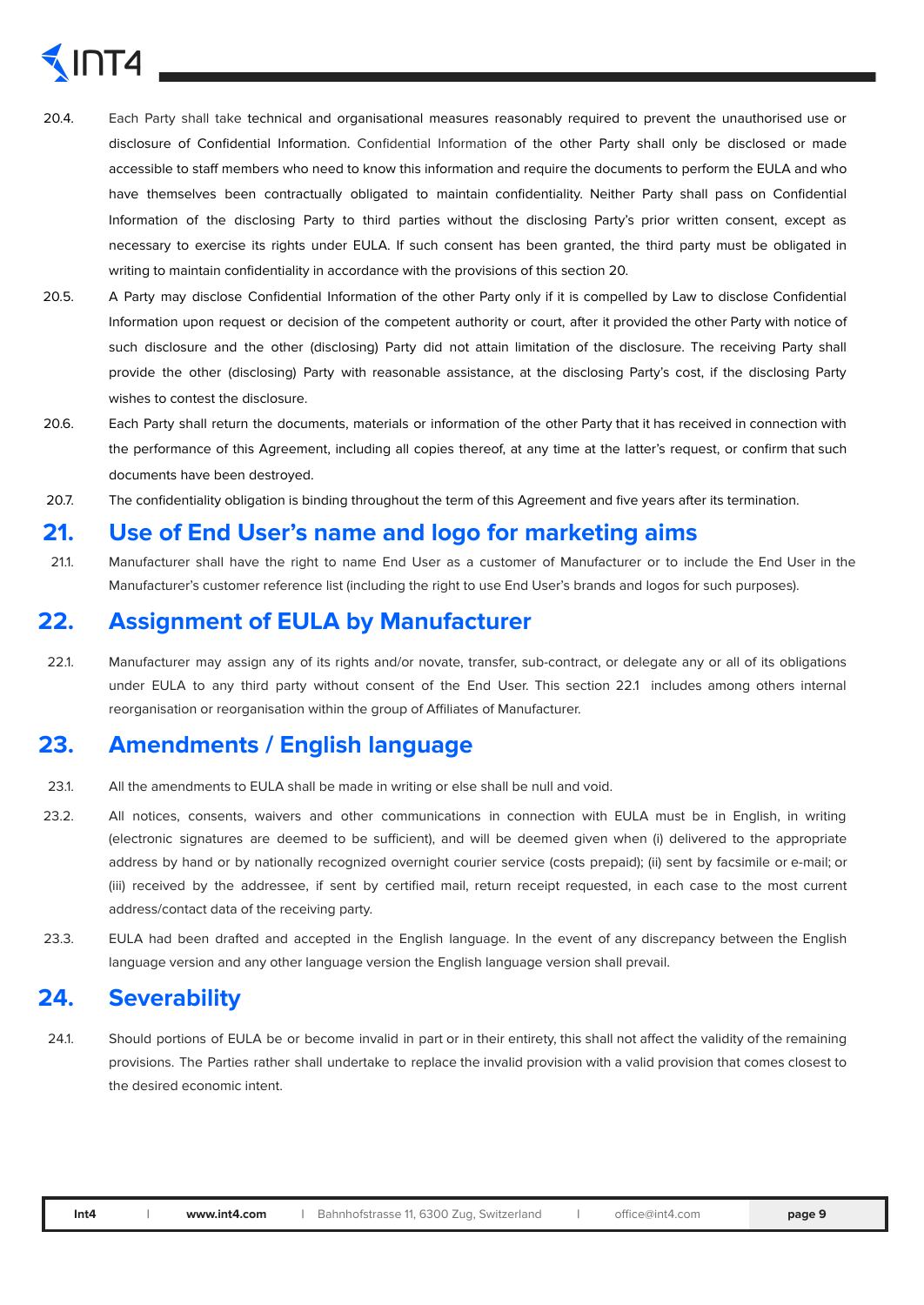# $\sqrt{\ln 14}$

### **25. Compliance with Laws**

25.1. End User shall comply with the statutory provisions of public law applicable to EULA and use of Software. In particular it shall not violate antitrust laws and shall take all necessary measures to avoid corruption and violations against the rules of fair competition, trade restrictions and/or legally required concessions.

#### **26. Applicable Law**

26.1. EULA shall be governed by and constructed in accordance with the laws of Switzerland to the exclusion of the UN Convention on the International Sale of Goods (CISG) and any conflicts of laws provisions.

#### **27. Venue**

27.1. Any disputes, actions, claims, or causes of action arising out of or in connection with EULA or use of Software shall be submitted to the competent ordinary courts of the canton of Zug, Switzerland, provided that the End User is a merchant, a legal person or a legal entity under public law.

#### Signatures:

| <b>End User:</b>               |  |
|--------------------------------|--|
| Company's name and legal form: |  |
| Registered address:            |  |
| Contact person:                |  |
| Phone no:                      |  |
| Email:                         |  |
| Role/position:                 |  |

I hereby confirm that I am the duly authorised representative of the End User to sign this Agreement.

Date, place, signature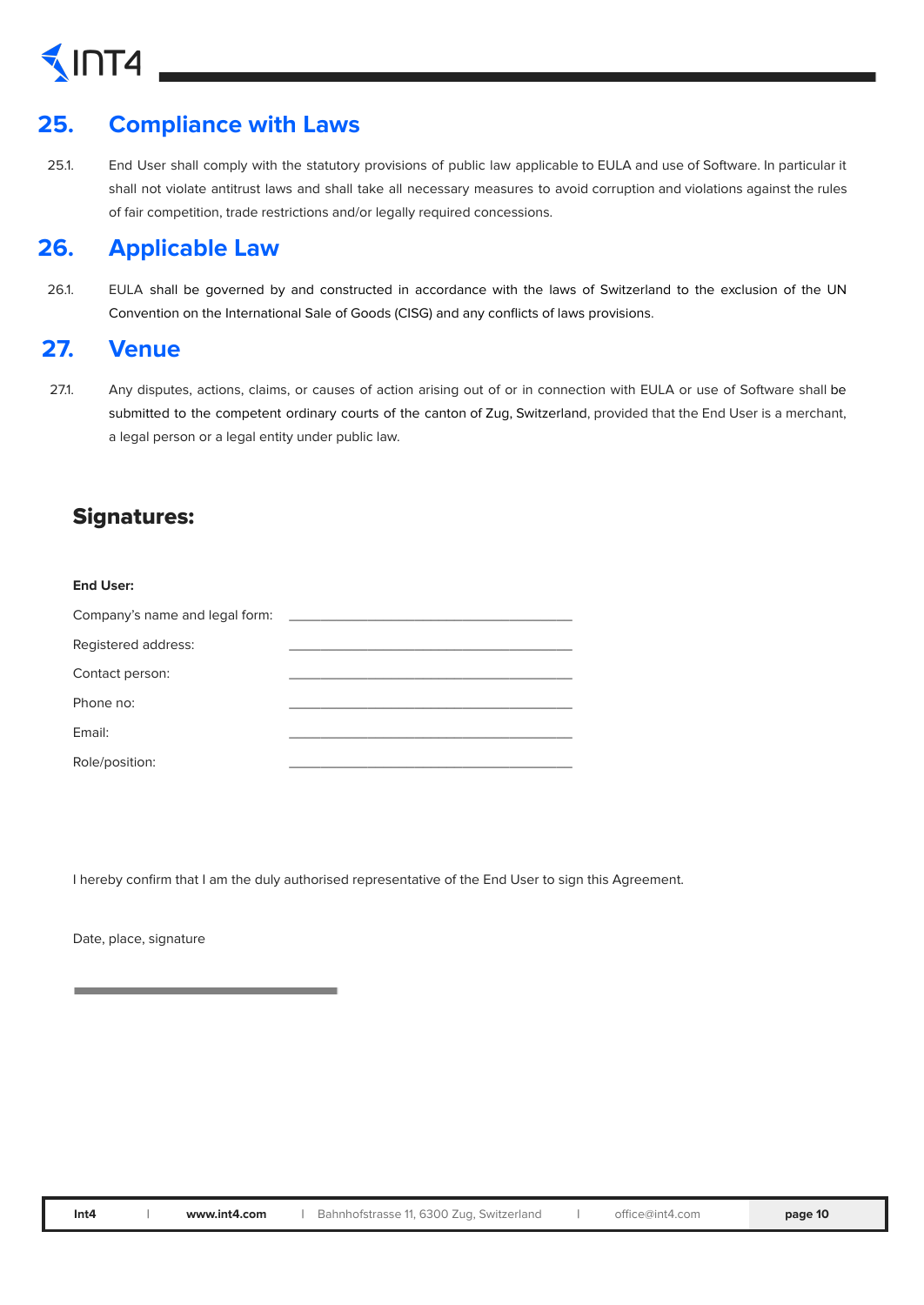# $\sqrt{\ln 14}$

## Attachment 1 to EULA for INT4 IFTT

#### **1. Definitions**

The final Int4 IFTT Subscription Fee depends on the following metrics:

- Choice of a set of Int4 IFTT Components
- Number of Licensed Integration Platform
- Number of Licensed SAP Backend
- Individual API

#### **a) Software components**

Available Software components and subcomponents:

#### **Int4 IFTT Standard Component**

| Component                                                     | Subcomponent |
|---------------------------------------------------------------|--------------|
| Int4 IFTT standard component including service virtualization |              |

#### **Transport Layer API testing component**

| Component                           | Subcomponent                                           |
|-------------------------------------|--------------------------------------------------------|
| <b>Integration Platform Testing</b> |                                                        |
|                                     | SAP PI/PO or SAP CPI plug-in                           |
|                                     | Boomi plug-in                                          |
|                                     | webMethods Integration Server - a Software AG solution |
|                                     | Other integration platform (General Adapter) plug-in   |
| <b>Robotic Crawler</b>              |                                                        |
|                                     | Robotic crawler for SAP PI/PO                          |
|                                     | Robotic crawler for SAP CPI                            |
|                                     | Robotic crawler for General Adapter                    |

#### **End to End (E22) SAP environment functional API testing component**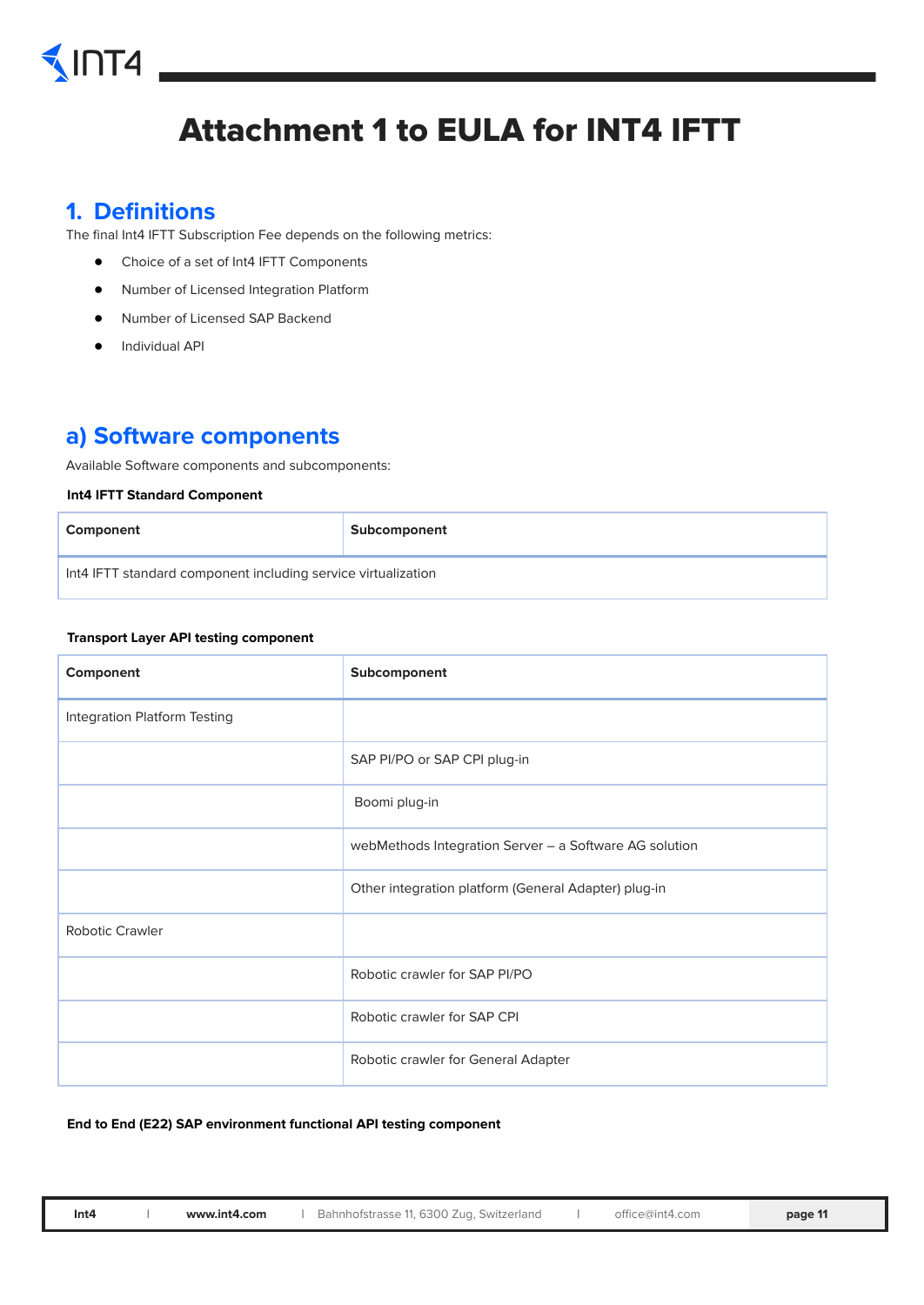

| Component                            | Subcomponent                                                   |
|--------------------------------------|----------------------------------------------------------------|
| <b>SAP Business Backend Testing</b>  |                                                                |
|                                      | SAP ECC/S4HANA/TMS/MGD/<br>any other ABAP based system plug-in |
| <b>Business Process Flow testing</b> |                                                                |
|                                      | API to combine Int4 IFTT testing with the external software    |
|                                      | SAP CBTA and SAP eCATT Integration plug-in                     |

#### **b) Software metrics**

#### **Individual API**

The individual application interface on an integration platform or SAP backend is a combination of the sender, interface name and the receiver.

#### **Licensed Integration Platform**

Licensed Integration Platform means productive instances of SAP PO, SAP CPI or other integration platforms that will be tested with the Software. Only the systems where the test cases would be executed need are deemed as Licensed Integration Platforms. The source systems with test data are not deemed as a Licensed Integration Platform.

#### **Licensed SAP Backend**

Licensed SAP Backend means productive instances of ABAP based SAP Business Systems (eg. SAP S4/HANA or SAP Business Suite). A single system is identified by SAP SID. SID is a unique identification code for every SAP installation consisting of a database server & several application servers and is required for generation of unique License key.

#### **2. Software License Components within the License**

The Parties hereby agree for following Software component (In-scope Components) options:

| <b>Component</b> | <b>Subcomponent</b>                                           | In scope <sup>*</sup> |
|------------------|---------------------------------------------------------------|-----------------------|
|                  | Int4 IFTT standard component including service virtualization | Yes/He                |

| <b>Subcomponent</b>          | In scope*          |
|------------------------------|--------------------|
|                              |                    |
| SAP PI/PO or SAP CPI plug-in | yes/ <del>no</del> |
| Boomi plug-in                | yes/ <del>no</del> |
|                              |                    |

**Int4 | [www.int4.com](http://www.int4.com) |** Bahnhofstrasse 11, 6300 Zug, Switzerland **|** [office@int4.com](mailto:office@int4.com) **page 12**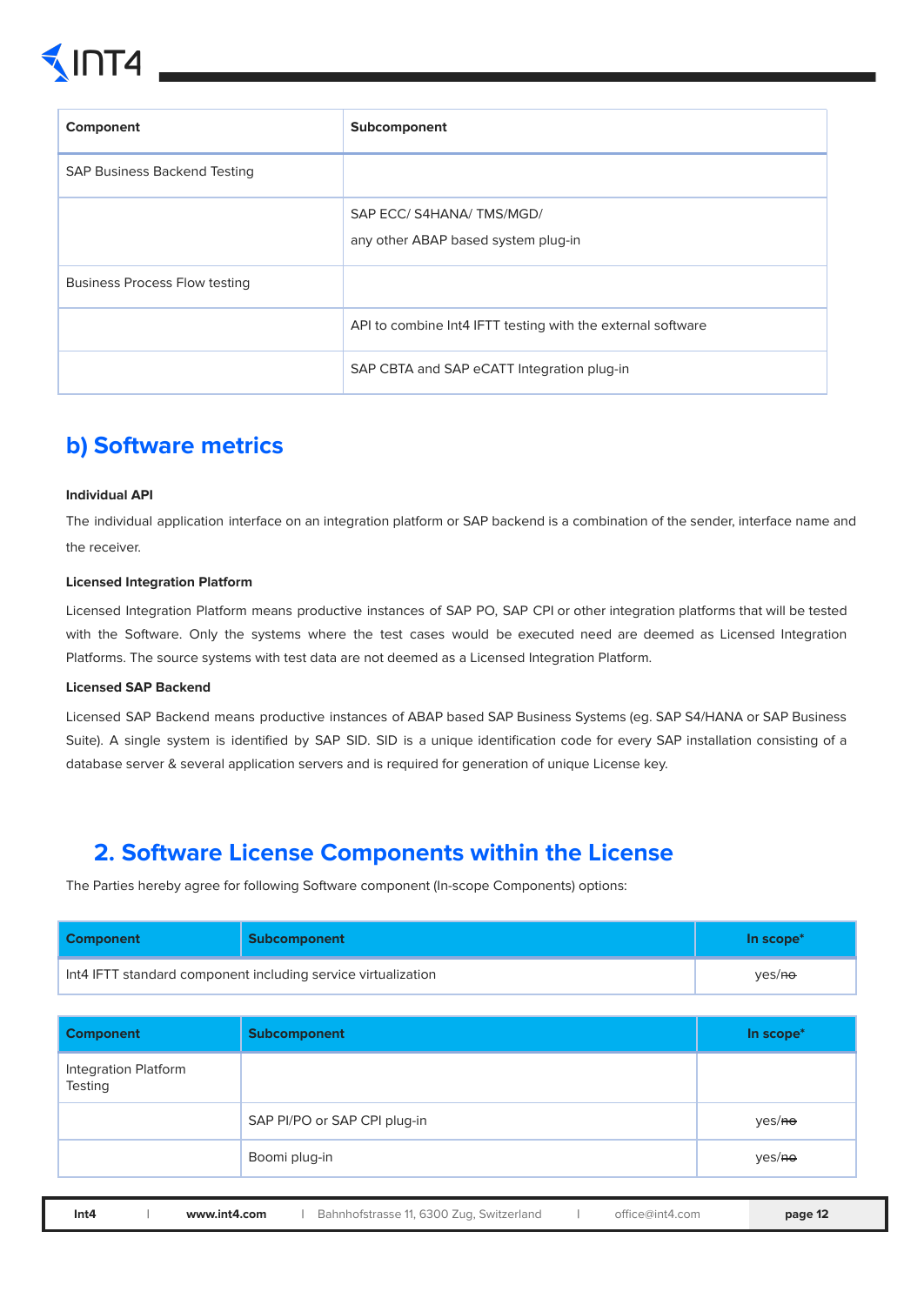# $\n <sup>1</sup>MT4$

|                        | webMethods Integration Server - a Software AG solution | yes/ <del>no</del> |
|------------------------|--------------------------------------------------------|--------------------|
|                        | Other integration platform (General Adapter) plug-in   | yes/ <del>no</del> |
| <b>Robotic Crawler</b> |                                                        |                    |
|                        | Robotic crawler for SAP PI/PO                          | yes/ <del>no</del> |
|                        | Robotic crawler for SAP CPI                            | yes/ <del>no</del> |
|                        | Robotic crawler for General Adapter                    | yes/ <del>no</del> |

| <b>Component</b>                              | Subcomponent                                                   | In scope*          |
|-----------------------------------------------|----------------------------------------------------------------|--------------------|
| <b>SAP Business Backend</b><br><b>Testing</b> |                                                                |                    |
|                                               | SAP ECC/S4HANA/TMS/MGD/<br>any other ABAP based system plug-in | yes/ <del>no</del> |
| <b>Business Process Flow</b><br>testing       |                                                                |                    |
|                                               | API to combine Int4 IFTT testing with the external software    | yes/ <del>no</del> |
|                                               | SAP CBTA and SAP eCATT Integration plug-in                     | yes/ <del>no</del> |

\* select relevant

### **3. Production systems:**

Production system(s)

| No. | <b>License metric</b>                                                                                                                                                                             | <b>Metric volume</b> |
|-----|---------------------------------------------------------------------------------------------------------------------------------------------------------------------------------------------------|----------------------|
|     | <b>Licensed Integration Platforms</b><br><b>SAP PI/PO</b><br>Hardware key:<br>Installation number:<br>System Number:<br><b>SAP CPI</b><br>Hardware key:<br>Installation number:<br>System Number: |                      |
| 2   | Licensed SAP Backend<br><b>SAP ECC</b><br>Hardware key:<br>Installation number:                                                                                                                   | 1                    |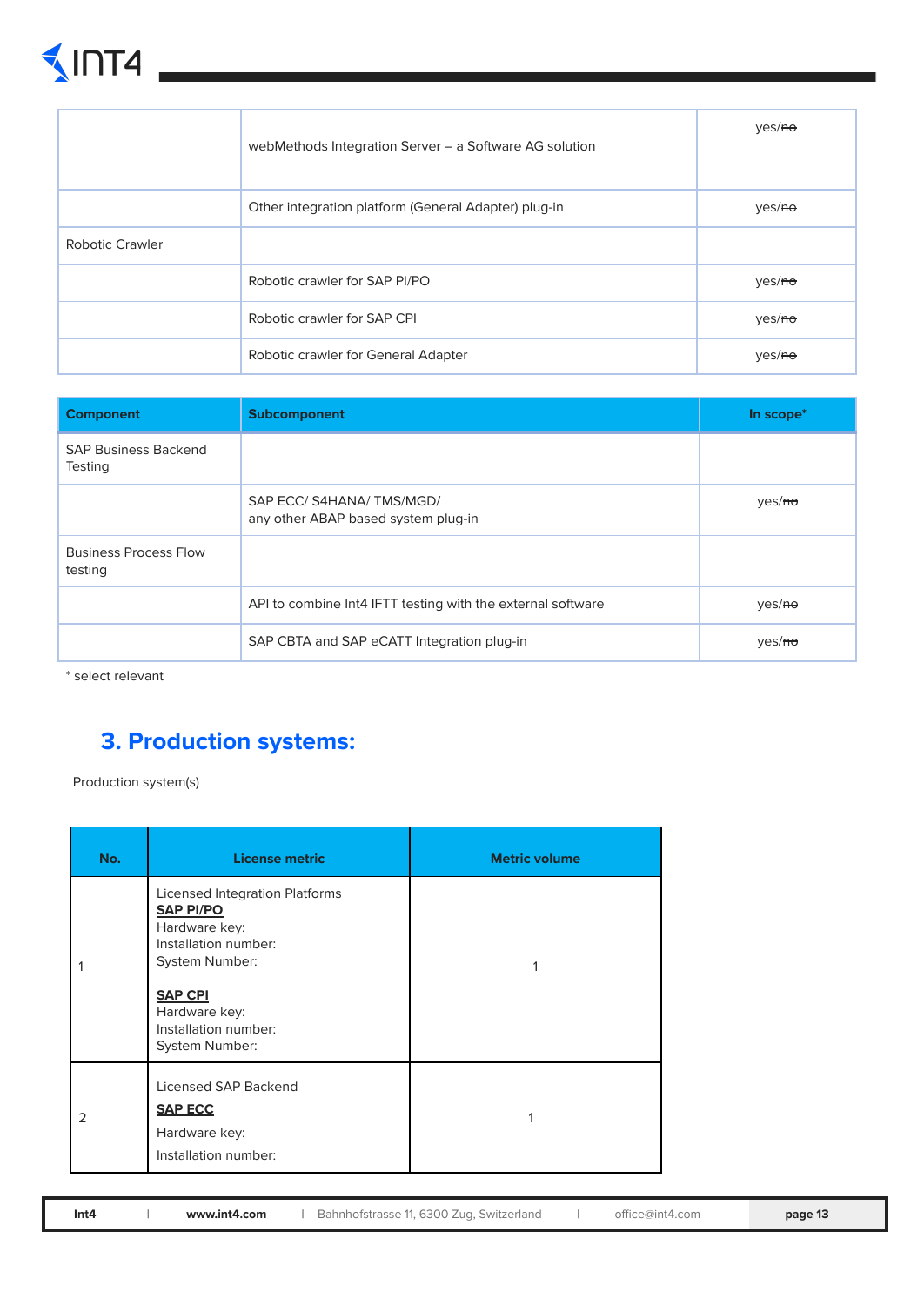# $\n <sup>1</sup>\n <sup>1</sup>\n <sup>1</sup>\n$

|   | System Number:                                                                |     |
|---|-------------------------------------------------------------------------------|-----|
|   | <b>SAP S/4HANA</b><br>Hardware key:<br>Installation number:<br>System Number: |     |
| 3 | Number of individual APIs                                                     | 100 |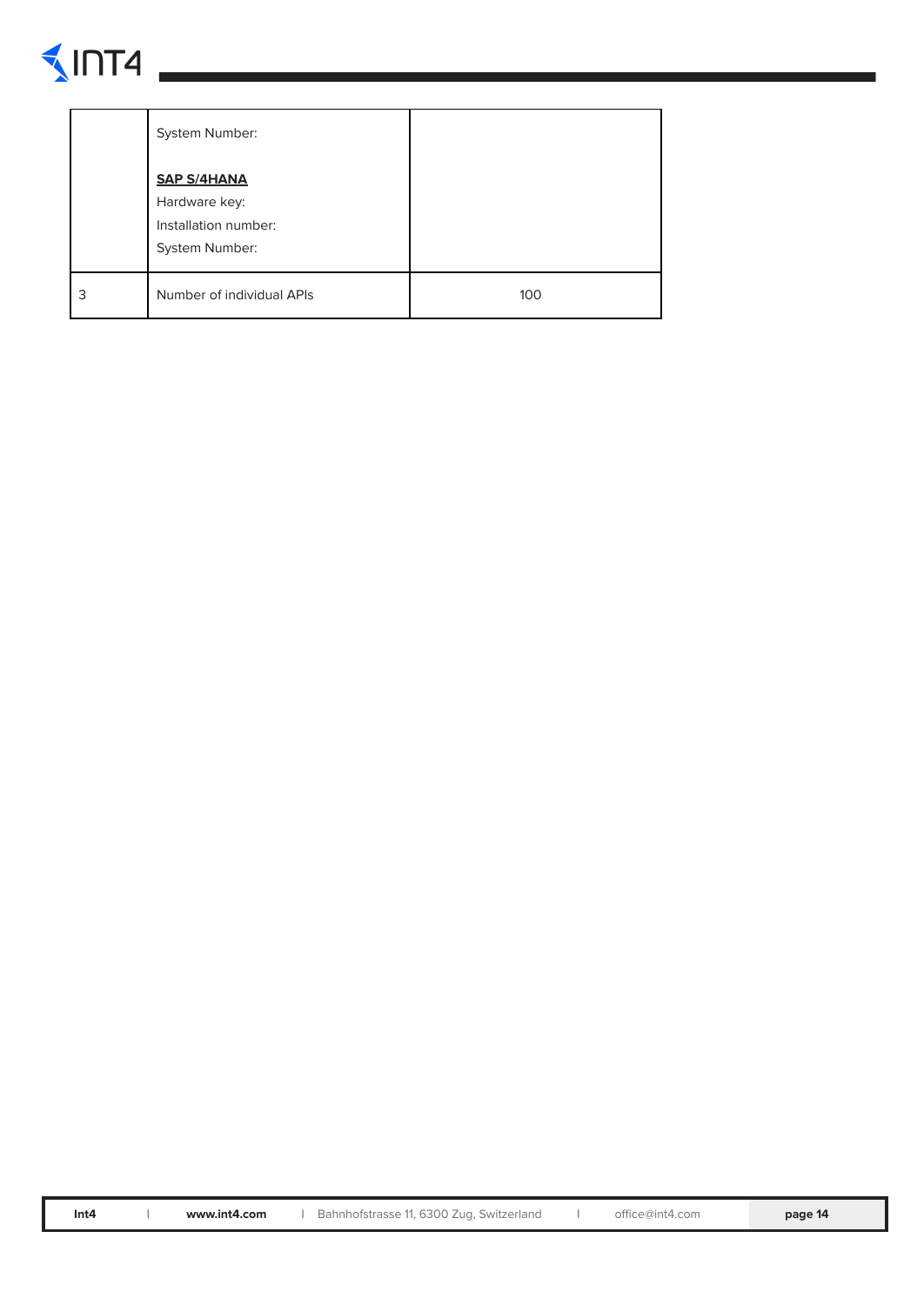### Attachment 2

## Support Services

End User shall report errors and defects to the Manufacturer using the contact details below:

- a) online https**://**int4support**.**[atlassian.net/servicedesk](https://int4support.atlassian.net/servicedesk) and
- b) e-mail [iftt@int4support.atlassian.net](mailto:iftt@int4support.atlassian.net)

#### General Helpdesk

- **1.** There shall be no limitations in the number of persons who can contact the Manufacturer's Helpdesk.
- **2.** End User shall provide Manufacturer with a list of users who may access Manufacturer ´s Helpdesk on a yearly basis. The list may be subject to change
- **3.** The Manufacturer shall provide the Helpdesk on working days,in Switzerland between 9 -17 CET.
- **4.** Both Parties agree on following prioritisation of defects.

| <b>Priority Class</b> | <b>Description</b>                                                                                                                                                                                 |
|-----------------------|----------------------------------------------------------------------------------------------------------------------------------------------------------------------------------------------------|
| <b>Critical</b>       | Fatal loss of service                                                                                                                                                                              |
| <b>Major</b>          | Partial loss of service.<br>Important functions are unavailable with no workaround acceptable to the End User;<br>however, operation of the Software by a user can continue on a restricted basis. |
| <b>Medium</b>         | Minor loss of service.<br>The impact is an inconvenience, which may require a workaround to restore functionality.<br>Operation of the Software by a user is not adversely affected.               |
| <b>Minor</b>          | A minor issue causing an<br>inconvenience. There is no loss of<br>service.<br>The impact does not impede the operation of Software.                                                                |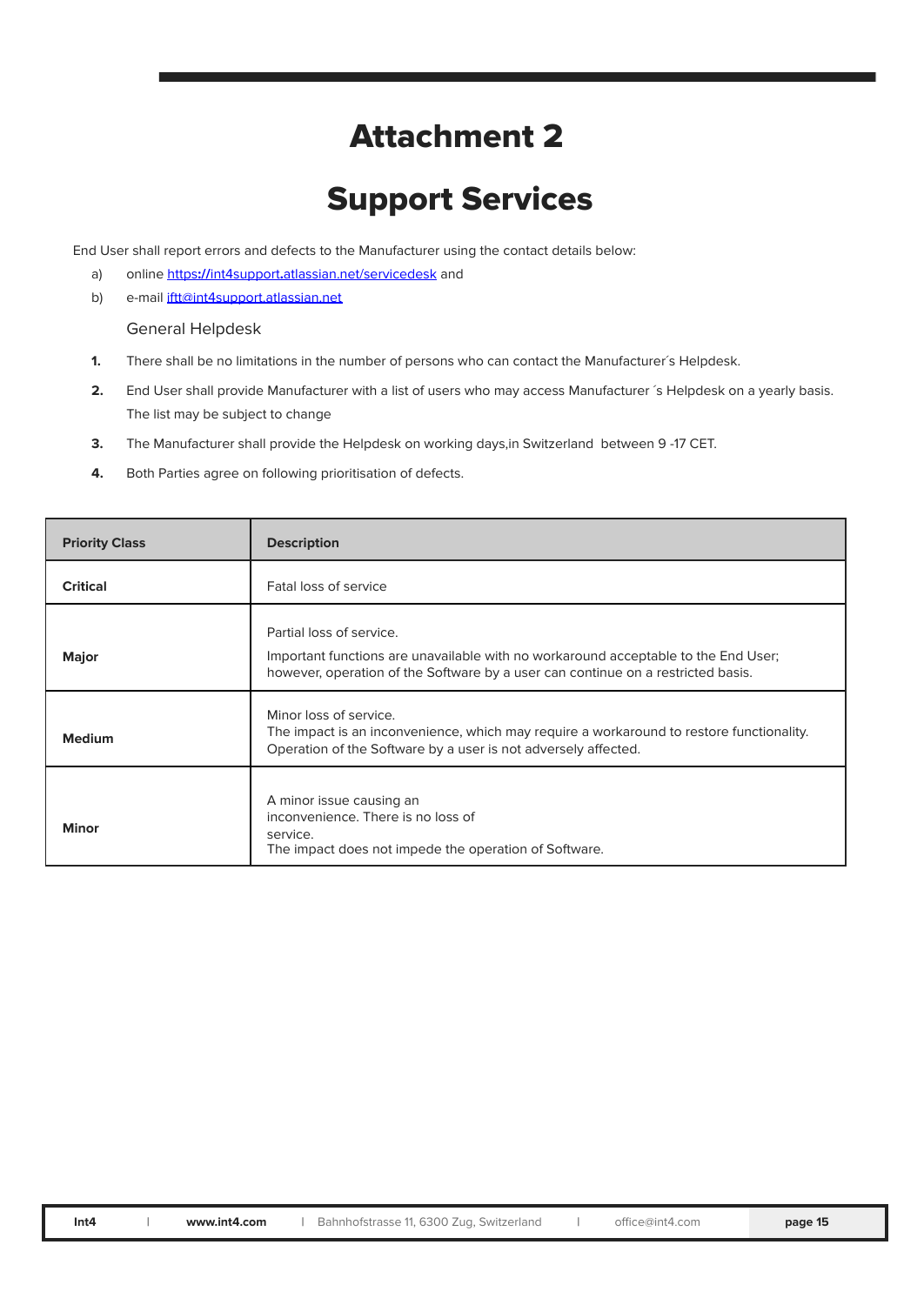### Attachment 3

### Additional provisions

Due to the provisions of the section 2.3 of "Exhibit  $A - 1$  - Development Licenses - to the Platform Application Development Cooperation Agreement" of agreement between SAP and Manufacturer, the Manufacturer is obliged to inform the End User about the following provisions and the End User shall comply with them. End User accepts and acknowledges the fact that the following conditions might be amended unilaterally by the SAP, and End User shall not have any claims against Manufacturer due to such situation.

For the purpose of this Attachment 3:

- The Manufacturer shall be referred to as the Partner.
- End User shall be referred to as the End User.
- Manufacturer and SAP shall be referred to as the Parties.
- The Software shall be referred to as the Add-on.
- Section 2.3 of "Exhibit A 1 Development Licenses to the Platform Application Development Cooperation Agreement" of agreement between SAP and Manufacturer:
- 2.3.1.1. The software, particularly the ABAP Workbench and SAP NetWeaver, contains software tools. These tools may not be transferred, either in whole or in part, into modified or created software. Partner must use these tools only to modify or create Add-ons to the Software or non-SAP software in accordance with the terms and conditions set forth herein. The Software contains function modules, which are stored in a function library. Some of these function modules carry an indicator expressly releasing them for transfer into modified or newly created software. Partner may only transfer these function modules into Modifications to the Software. The function modules must in principle not be altered or decompiled.
- 2.3.1.2. Partner acknowledges that it performs Modifications and Add-ons to the Software and uses the tools and function modules at its own risk and only if it is technically capable of doing so without unauthorized decompiling. Further, SAP assumes no responsibility for Java developments or implementations developed by the Partner when creating Modifications or Add-ons with the use of tools or function modules.
- 2.3.1.3. Partner acknowledges that even minor modifications or other changes to the Software may lead to significant, unpredictable faults in the performance of the modified/enhanced program or other programs. Under no circumstances shall Partner develop Modifications to Hybris Software by changing the delivered code or metadata.
- 2.3.1.4. Therefore, Partner will be solely responsible for any of its Modifications and Add-ons to the Software. If defects or malfunctions are attributable to any of Partner's Modifications and Add-ons, SAP is not required to meet any warranty or SAP Enterprise Support obligations and excludes all liability in this regard. Partner shall reimburse SAP for any additional costs and expenses arising with SAP in this regard. Partner has the burden of proof concerning the cause of defects or malfunctions and that they are not attributable to Partner's Modifications and Add-ons.
- 2.3.1.5. Partner acknowledges that if an End User wishes to use the Partner's Modifications and Add-ons, such End User will require appropriate licenses for SAP NetWeaver or the appropriate other licenses applicable to the respective underlying SAP software. Partner will not misrepresent any SAP license requirements or restrictions to End Users and will inform SAP immediately about any misuse by End Users which comes to Partner's attention.
- 2.3.1.6. Partner shall be entitled to develop Modifications and Add-ons for the Software subject to the conditions set forth under this Section 2.3.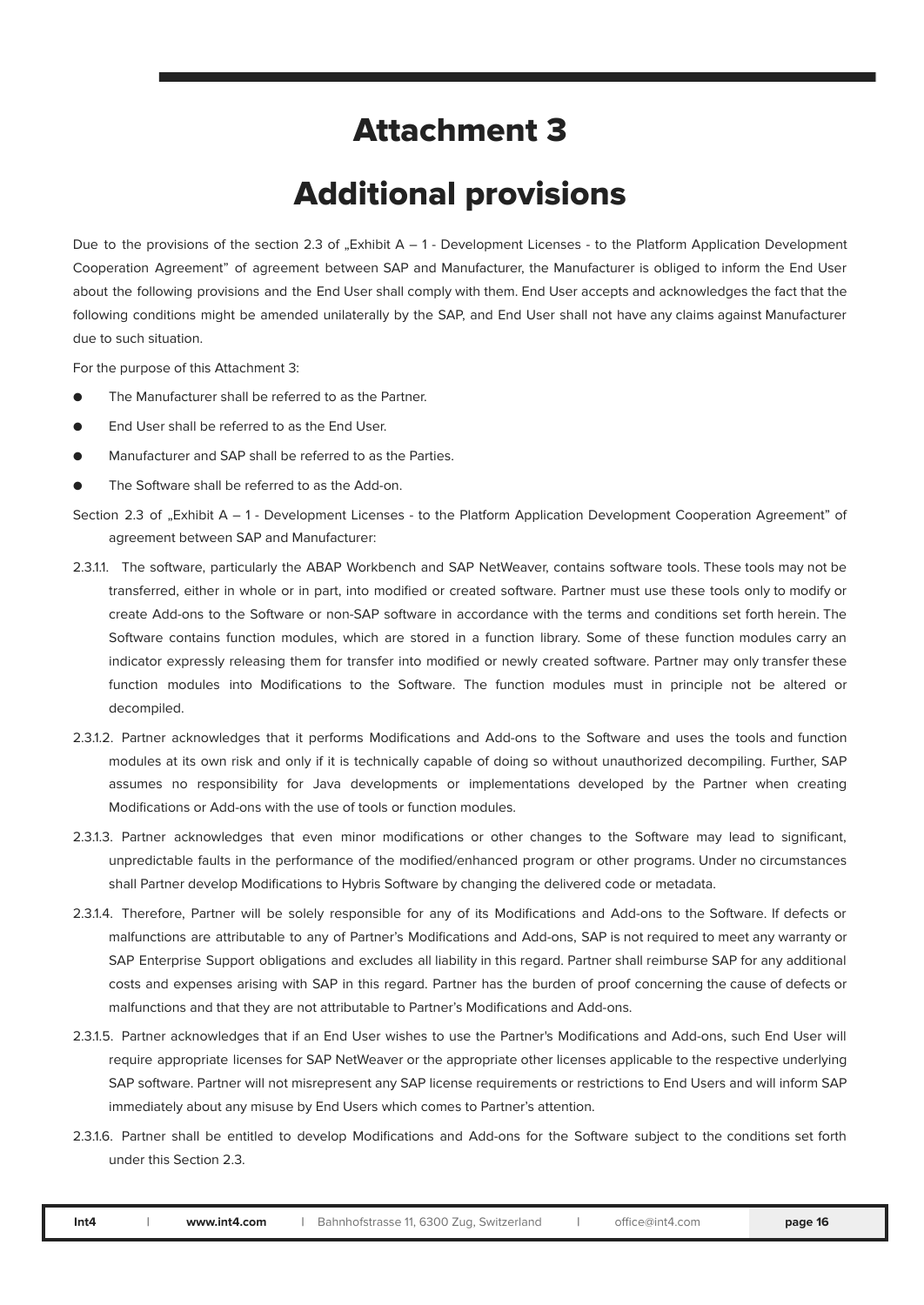#### **2.3.2. Modifications**

2.3.2.1. The ownership of Modifications and any Intellectual Property Rights embodied therein, shall vest with SAP. Partner irrevocably assigns to SAP all Partner's rights, title, and interest ("Assigned Intellectual Property Rights") in and to the Modifications, including the right to register or file proprietary rights based on the Modifications. Partner further agrees to provide to SAP promptly upon SAP's request all pertinent facts and documents relating to such Modifications and to perform promptly such lawful acts and to sign promptly such further applications, assignments, statements, and other lawful documents as SAP may reasonably request to effectuate fully this assignment.

2.3.2.2. SAP grants to Partner a worldwide, non-exclusive, fully paid up, royalty free, perpetual, irrevocable license under the Assigned Intellectual Property Rights in the Modifications to make, have made, use, reproduce, display, distribute, create derivative works of, lease, sell, offer for sale, import, export or otherwise transfer through standard tiers of distribution (a "Full License") to any Partner created code included in the Modifications, subject to SAP's ownership of the underlying and/or unmodified code.

2.3.2.3. Partner grants SAP a Full License to any Partner Background Materials in the Modifications, provided that such Partner Background Materials are used only in connection with the Modification and/or derivative works thereof.

2.3.2.4. Subject to the extent of Partner's rights therein, Partner further grants SAP a Full License to any third-party materials incorporated in the Modifications. To the extent Partner does not have sufficient rights to grant SAP a Full License to such third-party materials, Partner covenants to use its best efforts to procure such rights for SAP in and to the third-party materials incorporated in such Modifications.

#### **2.3.3. Add-ons**

The ownership of Add-ons shall vest in Partner. For clarification purposes: Platform Applications or parts thereof which add new and independent functionality to the Software are to be considered Add-ons under this Agreement.

2.3.4. Enterprise Service Licensing Terms of Modifications and Add-Ons.

2.3.4.1. In addition, any Modifications or Add-ons must not:

2.3.4.1.1**.** Unreasonably impair, degrade, or reduce the performance or security of the SAP Software.

2.3.4.1.2**.** Enable the bypassing or circumventing of SAP license restrictions and/or provide users with access to the Software to which such users are not directly licensed.

2.3.4.1.3**.** Render or provide, without written consent from SAP, any information concerning SAP software license terms, SAP Software, or any other information related to SAP products. Partner shall refer any End User requiring such information to SAP; and/or

2.3.4.2. In exchange for the right to develop Add-ons under this Agreement, Partner covenants not to assert any Intellectual Property Rights in Add-ons created by Partner against any SAP product, service, or future SAP development.

#### **2.3.5. Miscellaneous**

2.3.5.1. Except to the extent explicitly specified in this Section 2.3, nothing shall be construed, whether by implication, estoppel or otherwise, to transfer ownership rights in or grant license rights to the Background Materials of the other Party.

2.3.5.2. Nothing shall restrict SAP's and/or its Affiliates´ freedom to independently develop any new or improved functionalities, products, means, systems and/or processes related to SAP software, including but not limited to Modifications or Add-ons, which, in whole or in parts are congruent, similar and/or comparable to developments by Partner. SAP reserves the rights to provide additional or new SAP software products, including but not limited to SAP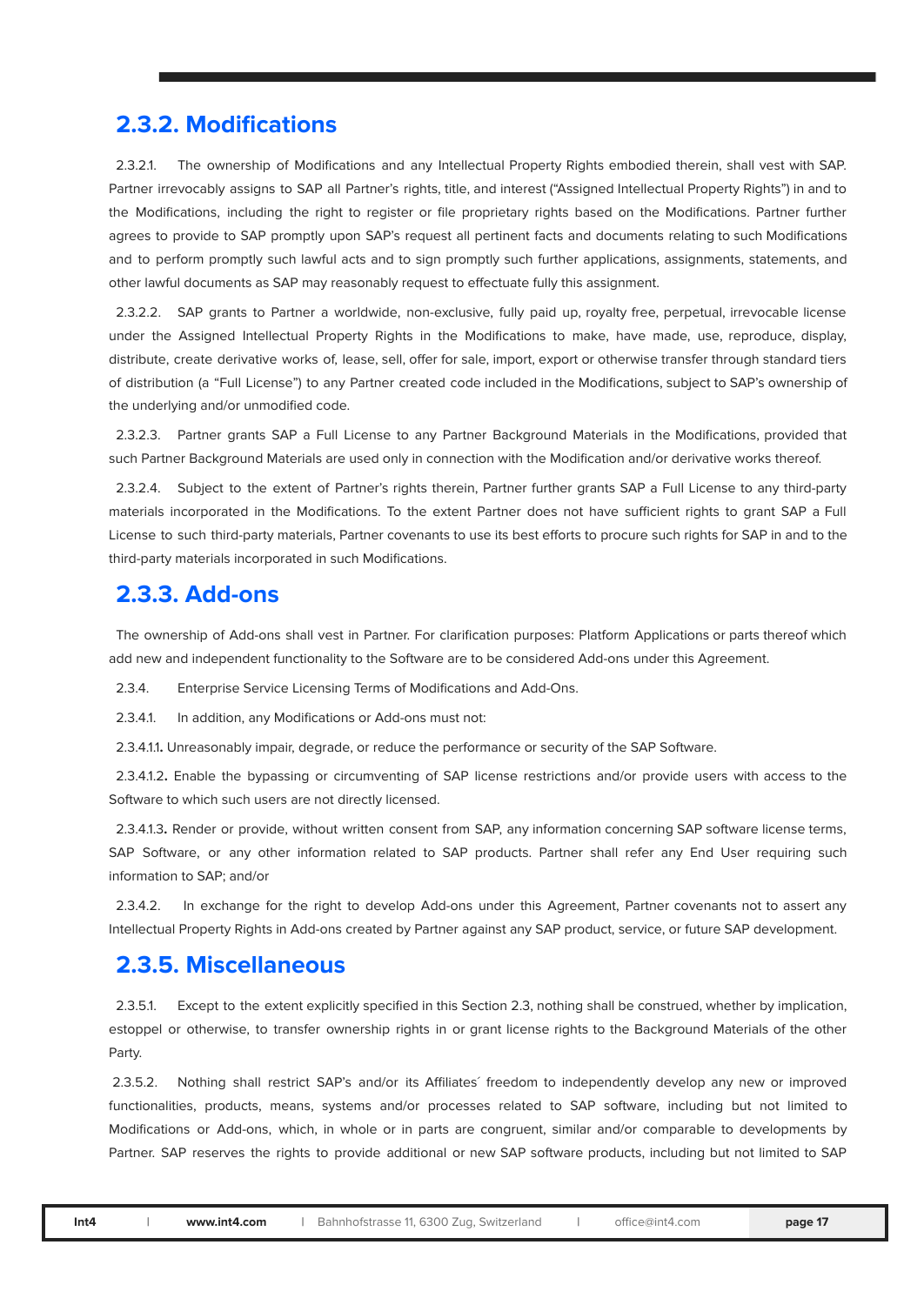software based on new technical infrastructures, under separate terms and conditions than provided for in this Section 2.3.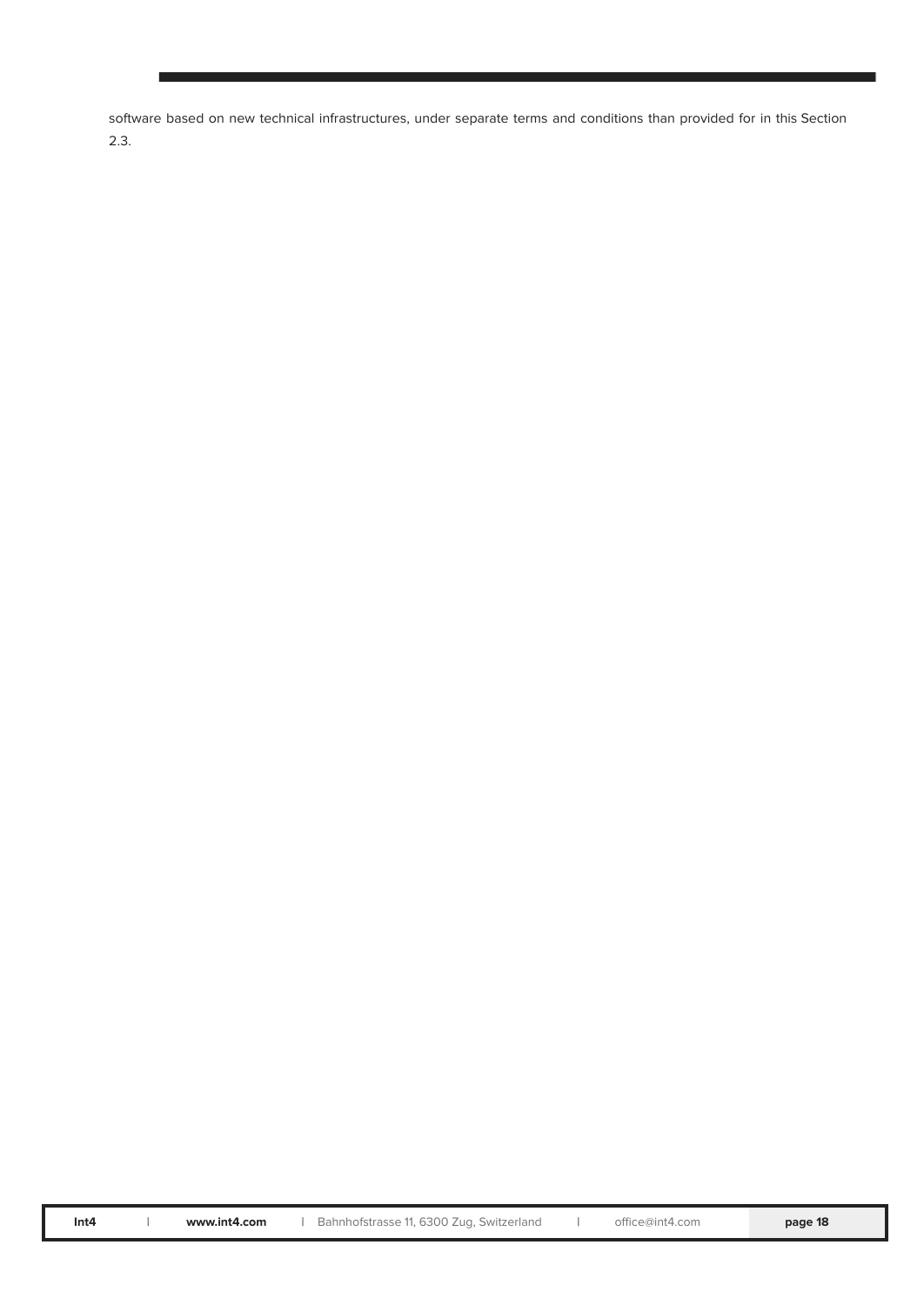## Attachment 4 Software Specification

#### **Introduction**

The Int4 IFTT is a regression testing software dedicated for testing message driven application interfaces (API) for SAP systems. Int4 IFTT is distributed as an official SAP Add-on. The Add-on can be deployed on SAP Solution Manager or any other SAP ABAP based system.

Int4 IFTT was certified by SAP for Netweaver 7.4 onwards and for S/4HANA versions 1511, 1610 and 1809.

### **1. Scope of testing**

SAP systems and components:

- 1.1. SAP Process Integration
- 1.2. SAP Process Orchestration
- 1.3. SAP Cloud Platform Integration (SAP BTP Neo and Cloud Foundry\* environments)
- 1.4. SAP ECC, SAP S4HANA and other ABAP based backend systems
- 1.5. SAP Application Interface Framework (SAP AIF)

\* Currently, the creation and execution of the test case in Cloud Foundry requires manual trace activation. There is a missing API that needs to be provided by SAP: <https://influence.sap.com/sap/ino/#/idea/248319/?section=sectionDetails> As soon as the API is delivered, Int4 IFTT will automate trace handling in the same way as it is implemented for Neo environments.

1.6. The scope of testing SAP ECC, S4HANA and other ABAP based backend systems:

- 1.6.1. IDOC scenarios
- 1.6.2. Proxies scenarios
- 1.6.3. AIF scenarios

#### **2. Software features:**

- 2.1. Creation of test cases by use of existing interface messages and business documents
- 2.2. Mass execution of test cases
- 2.3. Virtualization of sender systems by inserting message copies into SAP integration platforms
- 2.4. Robotic crawler for automatic creation of SAP PI/PO test cases
- 2.5. API for execution of Int4 IFTT test cases from other software products

### **3. Detailed description**

Int4 IFTT automates testing of SAP integration scenarios without access to the 3rd party systems. This is based on creating the test cases by reusing already processed messages both from test or production systems. Moreover, for each test case Int4 IFTT automatically creates the validation rules by identifying reference business documents in SAP backends.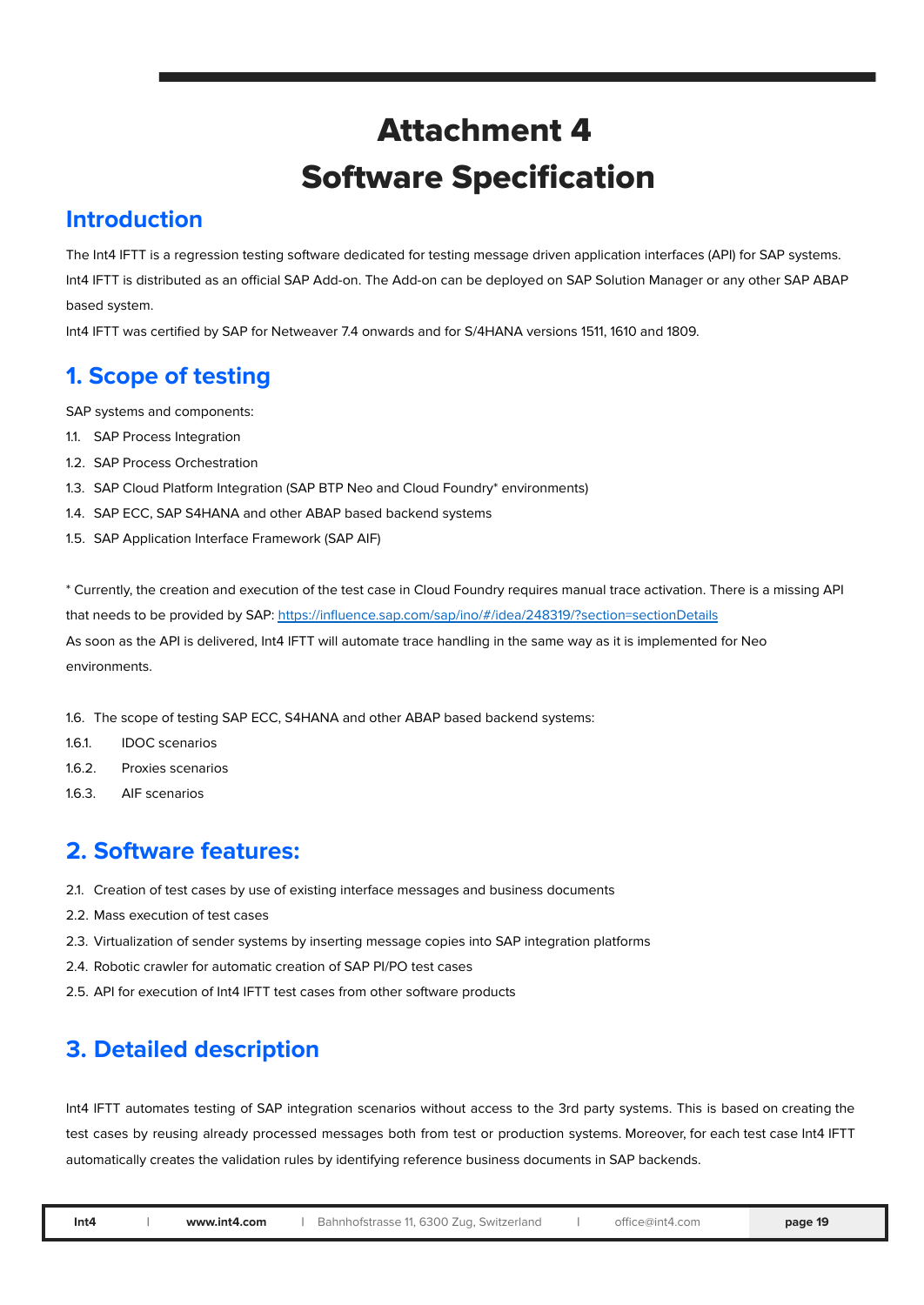Later on, during test execution, the interface messages are reinjected into the integration platform and the current results are compared with stored references. Such an approach guarantees that all components of the SAP interface are tested.

- 3.1. Test types;
- 3.1.1. PI/PO/CPI unit testing testing limited only to the integration platform.
- 3.1.2. Inbound interface testing in SAP environment (from outside to SAP) testing based on inbound interface message (XML or flat) and the final document created in SAP backend system (like a sales order). The outcome is automatic validation of the reference and newly created document based on database content.
- 3.1.3. Outbound interface testing in SAP environment (from SAP to outside). Test contains two steps. Triggering interface message from SAP Backend system and validation of interface message after processing by SAP PO or SAP CPI.
- 3.1.4. Combining single test cases in orchestration and testing business processes
- 3.2. The testing scope is achieved under following conditions:
- 3.2.1. INT4 IFTT 1.0 is a regression testing solution that posts and retrieves messages and documents directly from the SAP PI/PO/CPI middleware layer and/or SAP backend. The new postings and validation of the output is based on the reference set of messages/documents.
- 3.2.2. The SAP PI and SAP PO components are tested in detail. However, Int4 IFTT doesn't test sender communication channels and technical communication. It enables testing of sender adapter modules. In SAP CPI, all components are tested. The sender communication is tested based on connection in Int4 IFTT Dispatcher IFlow. It is not possible to test IFlows, which starts by receiving messages by protocols based on private keys (like AS2)
- 3.2.3. For outbound interfaces testing on an SAP ECC or SAP S/4HANA backend, Int4 IFTT can be integrated with standard SAP eCATT to trigger events/messages for the interface that needs to be tested. SAP eCATT is a standard tool and is not provided as part of Int4 IFTT.
- 3.2.4. Int4 IFTT is an SAP add-on and can be installed on any SAP Netweaver or SAP S/4Hana system. The SAP Netweaver version needs to be at least 702 SP 17.
- 3.2.5. Testcase can be generated based on messages successfully processed on SAP PI/PO/CPI or in an SAP business suite or S/4HANA backend. The SAP PI/PO version to post and process messages while executing a test case needs to be based on SAP Netweaver 7.31 – 7.5. On the connected SAP PO systems the note 2437778 shall be implemented.
- 3.2.6. For SAP PI/PO unit test case type (where the receivers and PI/PO output is validated in the middleware platform) the prerequisite is to store the logging with the message after processing.